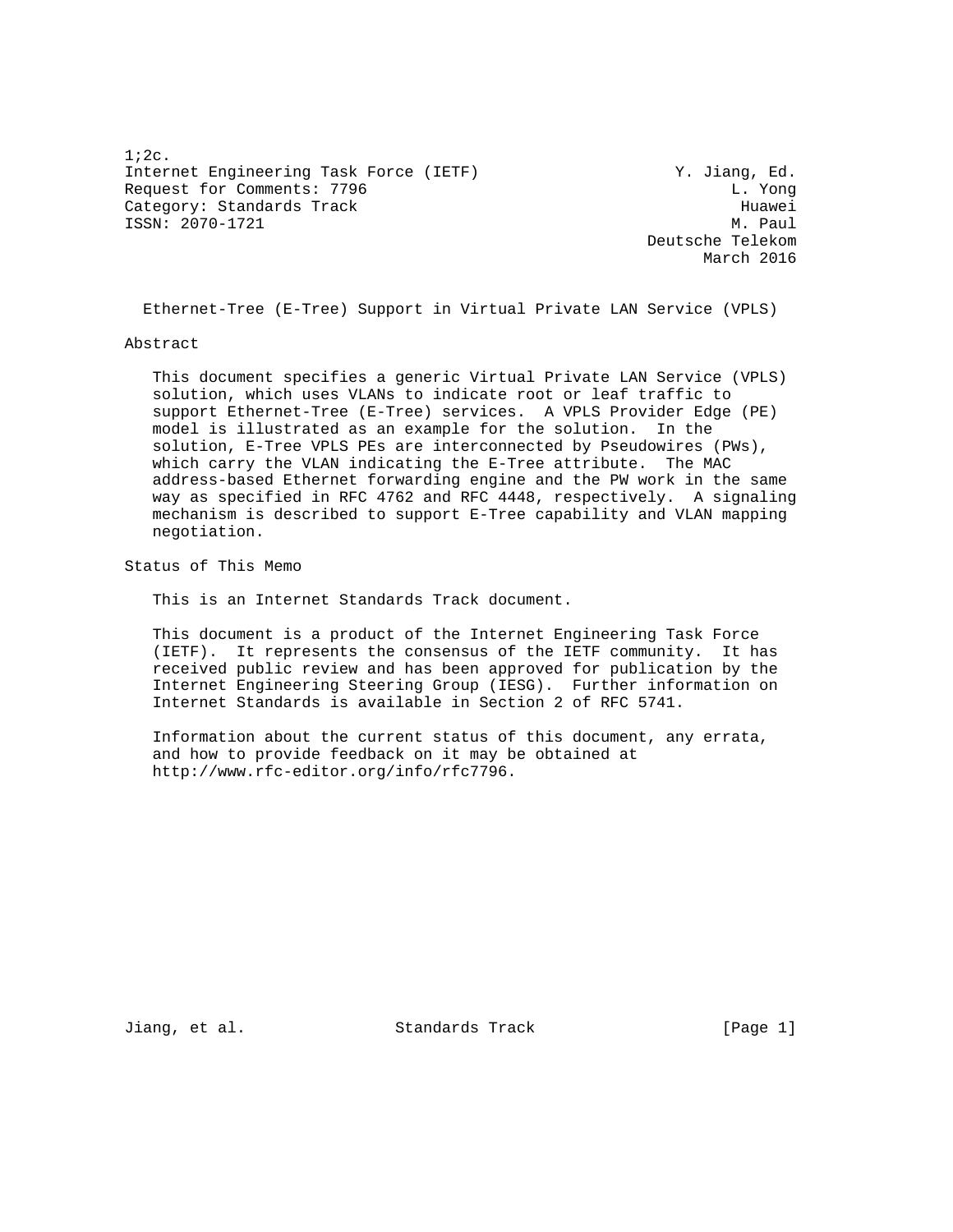## Copyright Notice

 Copyright (c) 2016 IETF Trust and the persons identified as the document authors. All rights reserved.

 This document is subject to BCP 78 and the IETF Trust's Legal Provisions Relating to IETF Documents

 (http://trustee.ietf.org/license-info) in effect on the date of publication of this document. Please review these documents carefully, as they describe your rights and restrictions with respect to this document. Code Components extracted from this document must include Simplified BSD License text as described in Section 4.e of the Trust Legal Provisions and are provided without warranty as described in the Simplified BSD License.

Table of Contents

| $1$ .                                          | 3              |
|------------------------------------------------|----------------|
| Conventions Used in This Document<br>2.        | $\overline{4}$ |
| 3 <sub>1</sub>                                 | $\overline{4}$ |
| 4. PE Model with E-Tree Support                | 5              |
| Existing PE Models<br>$4.1$ .                  | 5              |
| 4.2. A New PE Model with E-Tree Support        | 8              |
|                                                | 9              |
|                                                | $\mathsf{Q}$   |
|                                                | 10             |
|                                                | 11             |
| 5.3.1. PW Processing in the VLAN Mapping Mode  | 11             |
| 5.3.2. PW Processing in the Compatible Mode    | 12             |
| 5.3.3. PW Processing in the Optimized Mode     | 13             |
| 6. Signaling for E-Tree Support                | 14             |
| 6.1. LDP Extensions for E-Tree Support         | 14             |
| 6.2. BGP Extensions for E-Tree Support         | 17             |
|                                                | 19             |
| 8.                                             | 19             |
| 9.                                             | 19             |
|                                                | 20             |
|                                                | 20             |
| Normative References<br>11 1                   | 20             |
| 11.2. Informative References                   | 21             |
| Appendix A. Other PE Models for E-Tree         | 23             |
| A.1. A PE Model with a VSI and No Bridge       | 23             |
| A.2. A PE Model with External E-Tree Interface | 24             |
|                                                | 25             |
|                                                | 25             |
|                                                | 26             |
|                                                |                |

Jiang, et al. Standards Track [Page 2]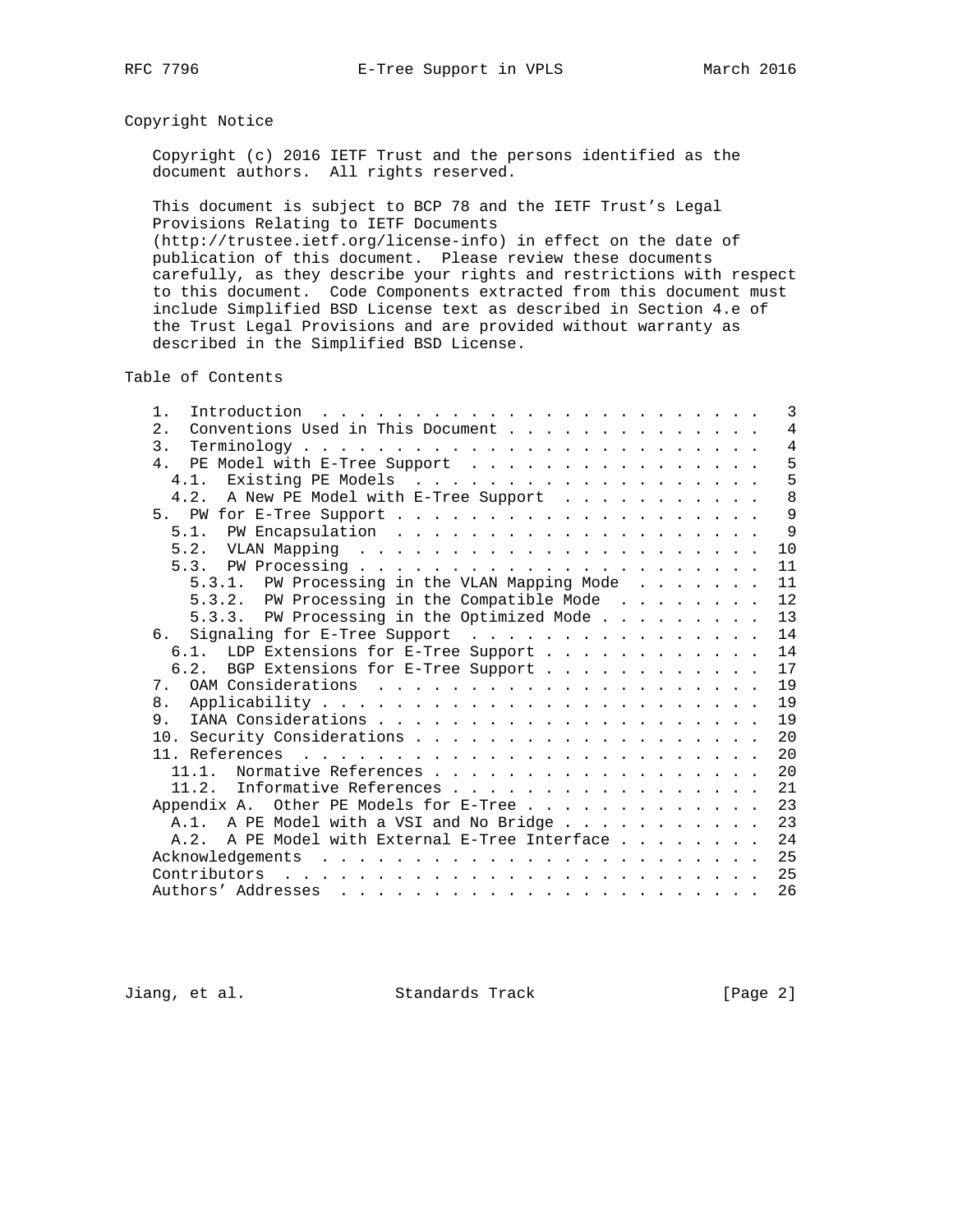### 1. Introduction

 The Ethernet-Tree (E-Tree) service is defined in the Metro Ethernet Forum (MEF) Technical Specification MEF 6.2 [MEF6.2] as a Rooted- Multipoint Ethernet Virtual Connection (EVC) service. An MEF 6.2 E-Tree solution must meet the following design requirements: the Ethernet frames from a root may be received by any other root or leaf, and the frames from a leaf may be received by any root, but must not be received by a leaf. Further, an E-Tree service may include multiple roots and multiple leaves. Although Virtual Private Multicast Service (VPMS) [VPMS] and Point-to-Multipoint (P2MP) multicast are somewhat simplified versions of this service, in fact, they are both multicast services and are different from an E-Tree service that may include both unicast and multicast traffic.

 [RFC7152] gives the requirements for providing E-Tree solutions in the VPLS and the need to filter leaf-to-leaf traffic. [RFC7387] further describes a Multiprotocol Label Switching (MPLS) framework for providing E-Tree. Though there were proposals for using the Pseudowire (PW) control word or PWs to indicate the root/leaf attribute of an E-Tree frame, both methods are limited in that they are only applicable to "VPLS only" networks.

 A VPLS PE usually consists of a bridge module itself (see [RFC4664] and [RFC6246]); and moreover, E-Tree services may cross both Ethernet and VPLS domains. Therefore, it is necessary to develop an E-Tree solution both for "VPLS only" scenarios and for interworking between Ethernet and VPLS.

 IEEE 802.1 has incorporated the generic E-Tree solution into 802.1Q [IEEE-802.1Q-2014], which is an improvement on the traditional asymmetric VLAN mechanism. In the asymmetric VLAN mechanism as described in Section B.1.3 of IEEE 802.1Q [IEEE-802.1Q-2003], a VLAN ID is used to indicate the traffic from a server, and multiple VLAN IDs are used to indicate the traffic from the clients (one VLAN ID per client). In the new IEEE 802.1Q solution, only two VLANs are used to indicate root/leaf attributes of a frame: one VLAN ID is used to indicate the frames originated from the roots and another VLAN ID is used to indicate the frames originated from the leaves. At a leaf port, the bridge can then filter out all the frames from other leaf ports based on the VLAN ID. It is better to reuse the same mechanism in VPLS than to develop a new mechanism. A new mechanism would introduce more complexity to interwork with the new IEEE 802.1Q solution.

 This document specifies how the Ethernet VLAN solution can be used to support generic E-Tree services in VPLS. The solution specified here is fully compatible with the IEEE bridge architecture and with IETF

Jiang, et al. Standards Track [Page 3]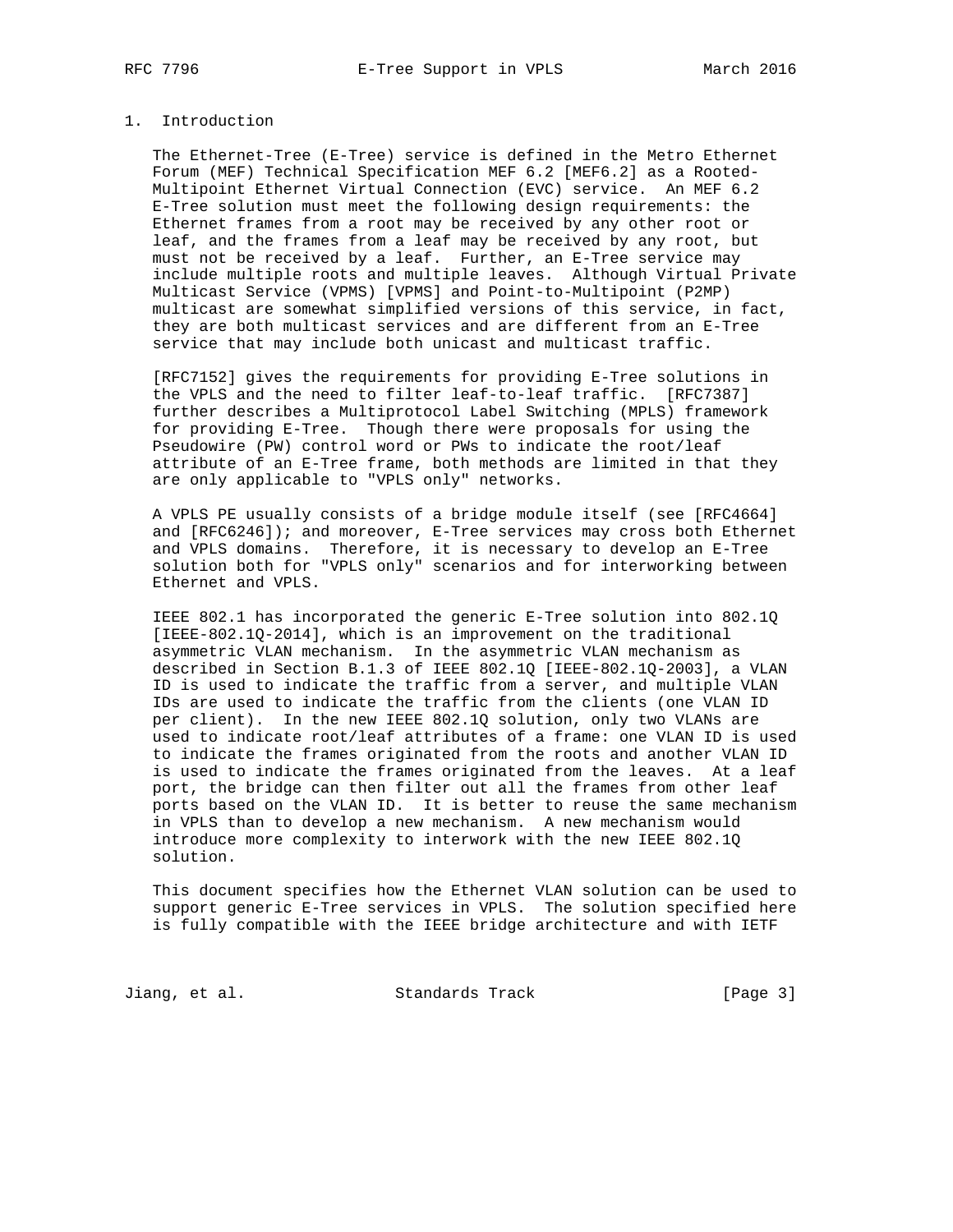Pseudowire Emulation Edge-to-Edge (PWE3) technology, thus it will not change the FIB (such as installing E-Tree attributes in the FIB) or need any specially tailored implementation. Furthermore, VPLS scalability and simplicity are also maintained. With this mechanism, it is also convenient to deploy a converged E-Tree service across both Ethernet and MPLS networks.

 A typical VPLS PE model is introduced as an example; the model is then extended in which a Tree VSI is connected to a VLAN bridge with a dual-VLAN interface.

 This document then discusses the PW encapsulation and PW processing such as VLAN mapping options for transporting E-Tree services in VPLS.

 Finally, this document describes the signaling extensions and processing procedures for E-Tree support in VPLS.

2. Conventions Used in This Document

 The key words "MUST", "MUST NOT", "REQUIRED", "SHALL", "SHALL NOT", "SHOULD", "SHOULD NOT", "RECOMMENDED", "MAY", and "OPTIONAL" in this document are to be interpreted as described in [RFC2119].

3. Terminology

AC: Attachment Circuit

B-VLAN: Backbone VLAN

C-VLAN: Customer VLAN

 E-Tree: Ethernet Tree, a Rooted-Multipoint EVC service as defined in [MEF6.2]

EVC: Ethernet Virtual Connection, as defined in [MEF4]

- FIB: Forwarding Information Base, also known as "forwarding table"
- I-SID: Backbone Service Instance Identifier, as defined in IEEE 802.1ah [IEEE-802.1Q-2014]

Leaf AC: An AC attached with a leaf

 Leaf VLAN: A VLAN Identifier (ID) used to indicate all the frames that are originated at a leaf AC. It may be a C-VLAN, an S-VLAN, or a B-VLAN

Jiang, et al. Standards Track [Page 4]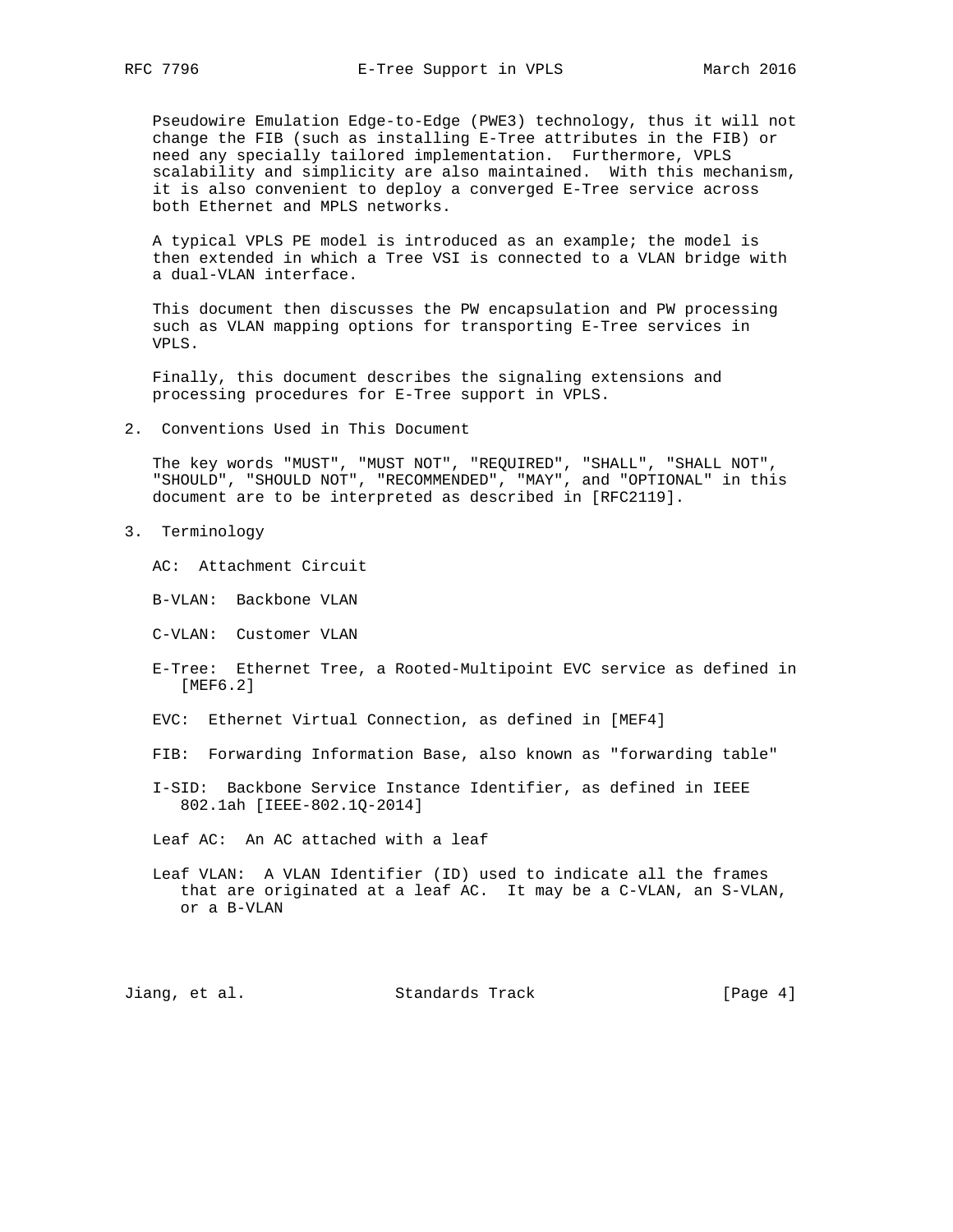OAM: Operations, Administration, and Maintenance

- PBB: Provider Backbone Bridge
- PE: Provider Edge
- PW: Pseudowire
- Root AC: An AC attached with a root
- Root VLAN: A VLAN ID used to indicate all the frames that are originated at a root AC. It may be a C-VLAN, an S-VLAN, or a B-VLAN
- S-VLAN: Service VLAN
- T-VSI: Tree VSI, a VSI with E-Tree support
- VLAN: Virtual Local Area Network
- VPLS: Virtual Private LAN Service
- VSI: Virtual Switching Instance as defined in [RFC4664], also known as "VPLS Forwarder" in [RFC7041]
- 4. PE Model with E-Tree Support

 The problem scenario of E-Tree as shown in Figure 1 of [RFC7152] is a simplification of the L2VPN architecture. Several common VPLS PE architectures are discussed in more detail in [RFC4664] and [RFC6246].

 Below, an E-Tree solution in VPLS is demonstrated with the help of a typical VPLS PE model. Its use in other PE models is discussed in Appendix A.

4.1. Existing PE Models

 According to [RFC4664], there are at least three models possible for a VPLS PE, including:

- o A single bridge module, a single VSI;
- o A single bridge module, multiple VSIs;
- o Multiple bridge modules, each attaches to a VSI.

Jiang, et al. Standards Track [Page 5]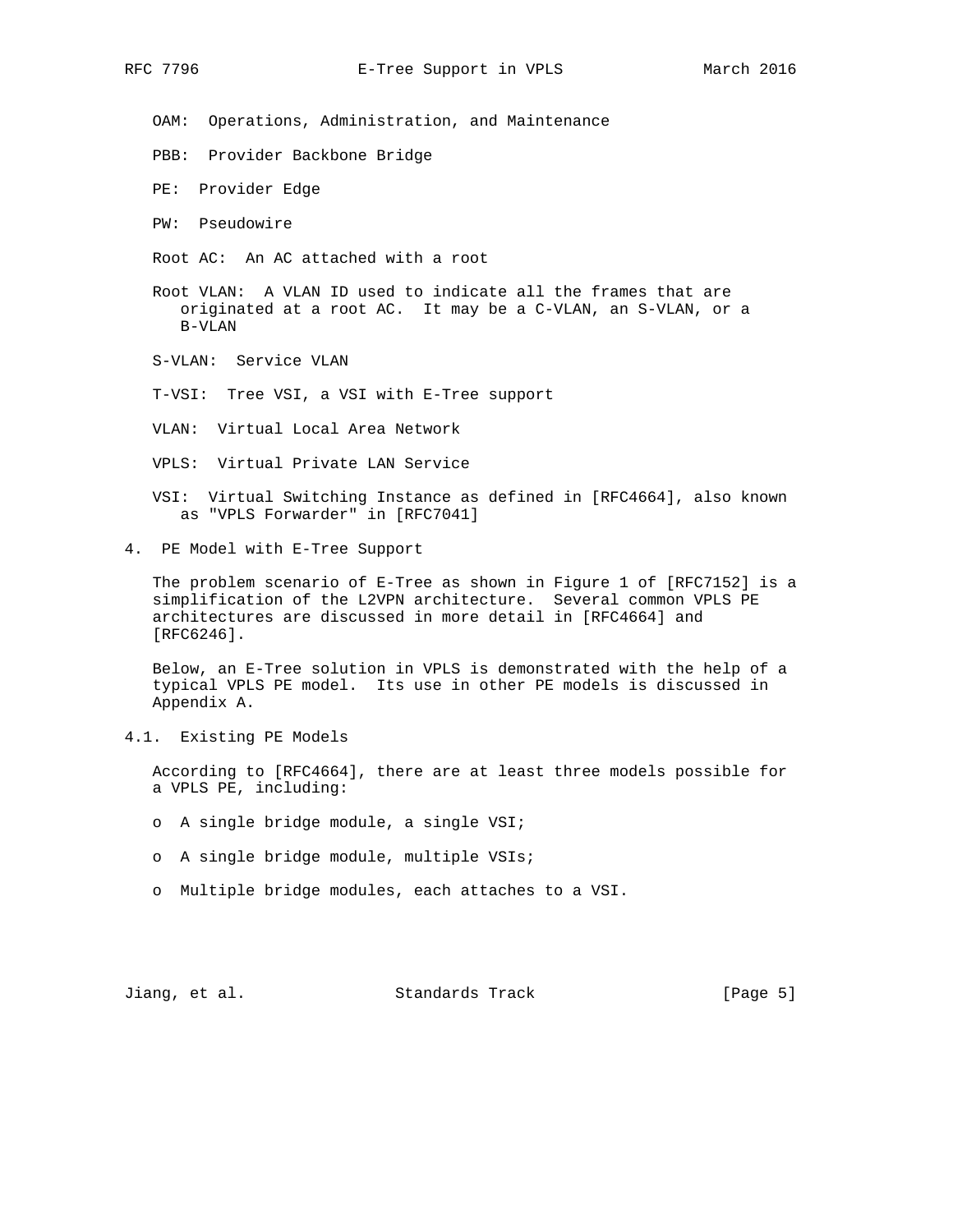The second PE model is commonly used. A typical example is further depicted in Figure 1 and Figure 2 (both figures are extracted from [RFC6246]), where an S-VLAN bridge module is connected to multiple VSIs each with a single VLAN virtual interface.









Jiang, et al. Standards Track [Page 6]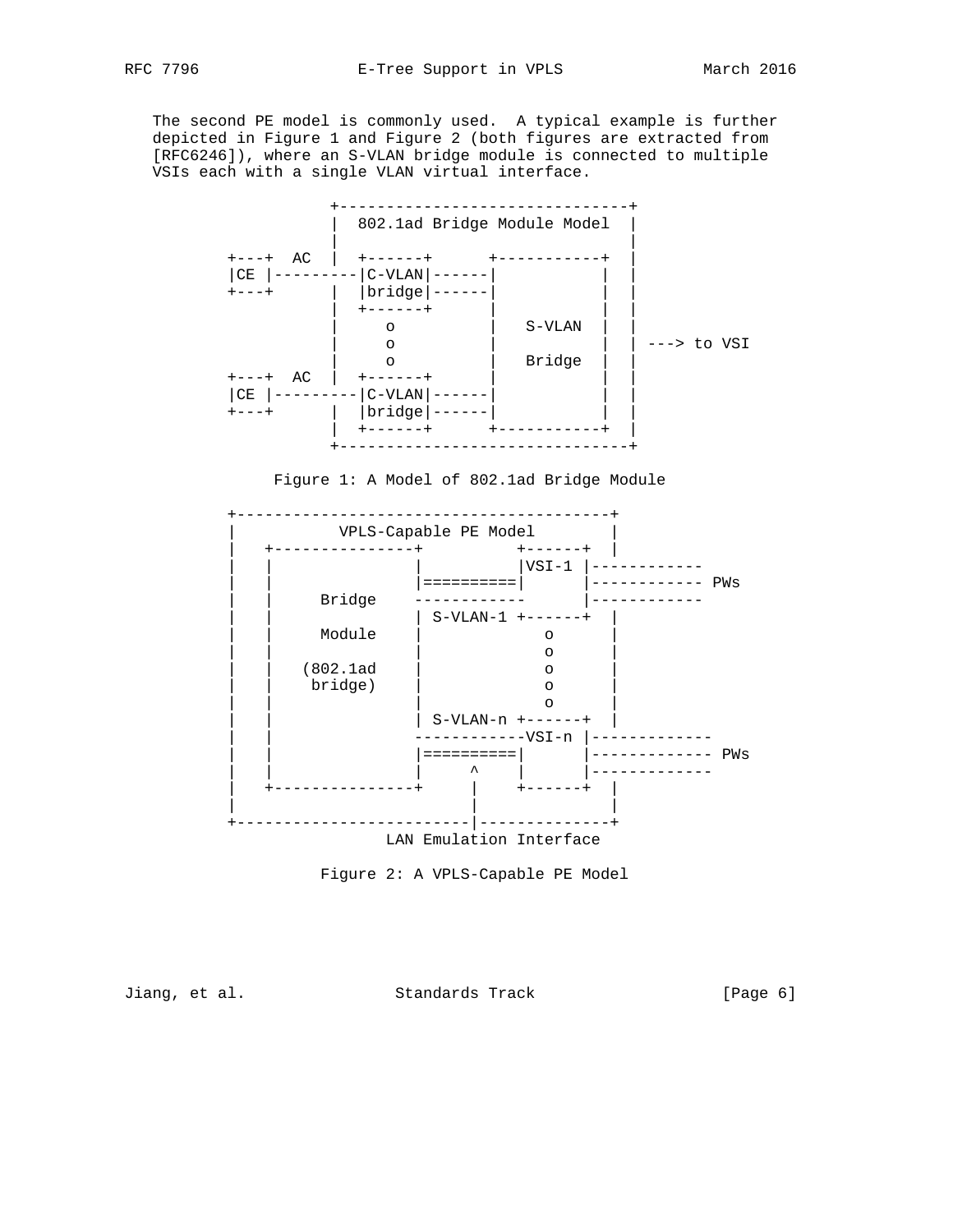In this PE model, Ethernet frames from Customer Edges (CEs) will cross multiple stages of bridge modules (i.e., C-VLAN and S-VLAN bridge), and a VSI in a PE before being sent on the PW to a remote PE. Therefore, the association between an AC port and a PW on a VSI is difficult.

 This model could be further enhanced: when Ethernet frames arrive at an ingress PE, a root VLAN or a leaf VLAN tag is added. At an egress PE, the frames with the root VLAN tag are transmitted both to the roots and the leaves, while the frames with the leaf VLAN tag are transmitted to the roots but dropped for the leaves (these VLAN tags are removed before the frames are transmitted over the ACs). It was demonstrated in [IEEE-802.1Q-2014] that the E-Tree service in Ethernet networks can be well supported with this mechanism.

 Assuming this mechanism is implemented in the bridge module, it is quite straightforward to infer a VPLS PE model with two VSIs to support the E-Tree (as shown in Figure 3). But this model will require two VSIs per PE and two sets of PWs per E-Tree service, which is poorly scalable in a large MPLS/VPLS network; in addition, both of these VSIs have to share their learned MAC addresses.



Figure 3: A VPLS PE Model for E-Tree with 2VSIs

Jiang, et al. Standards Track [Page 7]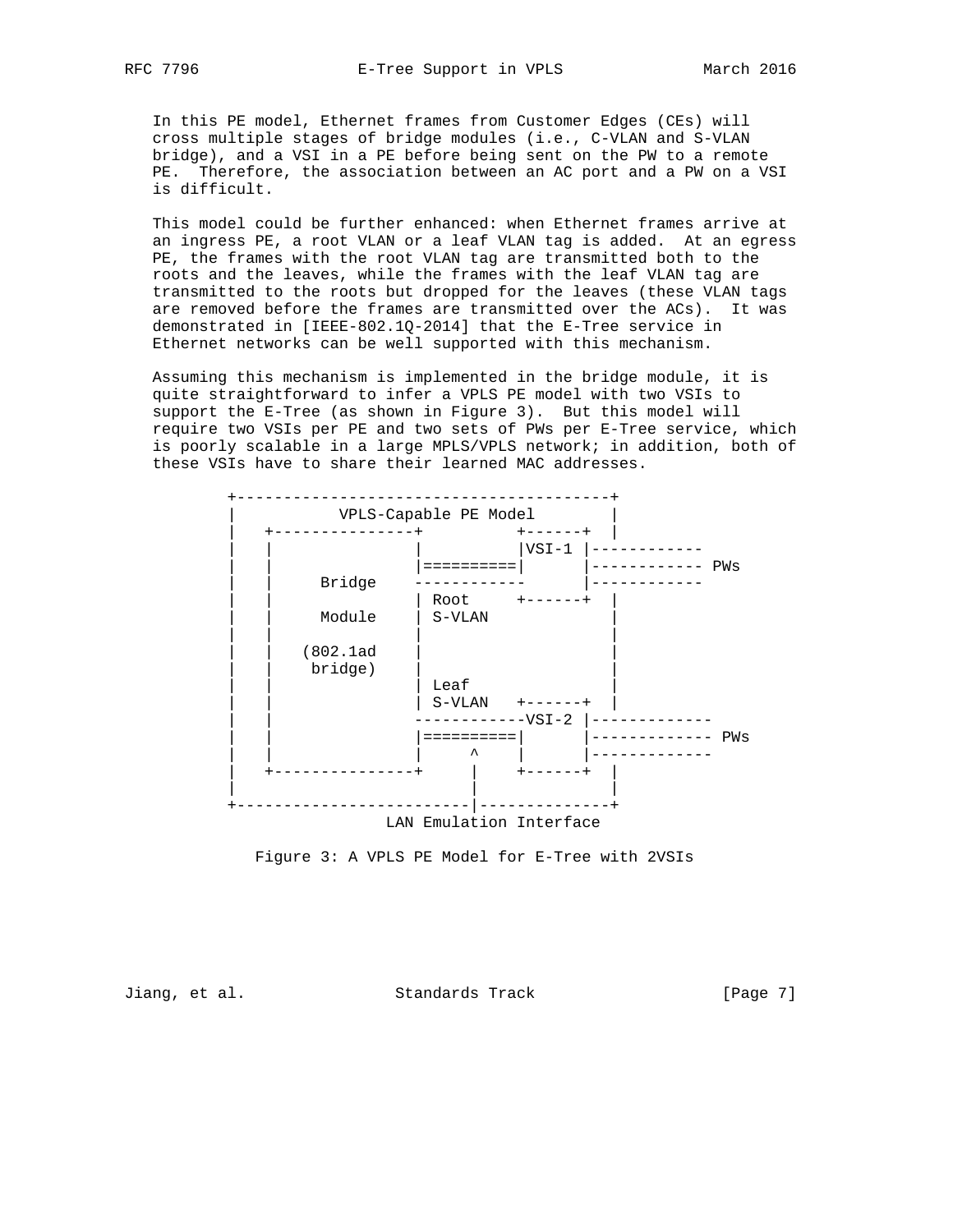#### 4.2. A New PE Model with E-Tree Support

 In order to support the E-Tree in a more scalable way, a new VPLS PE model with a single Tree VSI (T-VSI, a VSI with E-Tree support) is specified. As depicted in Figure 4, the bridge module is connected to the T-VSI with a dual-VLAN virtual interface, i.e., both the root VLAN and the leaf VLAN are connected to the same T-VSI, and they share the same FIB and work in shared VLAN learning. In this way, only one VPLS instance and one set of PWs is needed per E-Tree service, and the scalability of VPLS is improved.



Figure 4: A VPLS PE Model for E-Tree with a Single T-VSI

 For an untagged AC port (frames over this port are untagged) or a VLAN unaware port (VLAN tags in the frames are ignored), where the bridge module is a C-VLAN bridge, the Ethernet frames received from the root ACs MUST be tagged with a root C-VLAN. When the bridge module is an 802.1ad bridge [IEEE-802.1Q-2014], the Ethernet frames received from the root ACs MUST be tagged with a root S-VLAN. Note, this can be done by adding a root C-VLAN first in a C-VLAN bridge, but this is out of the scope of this document.

 For a C-VLAN tagged port, the Ethernet frames received from the root ACs MUST be tagged with a root S-VLAN.

Jiang, et al. Standards Track [Page 8]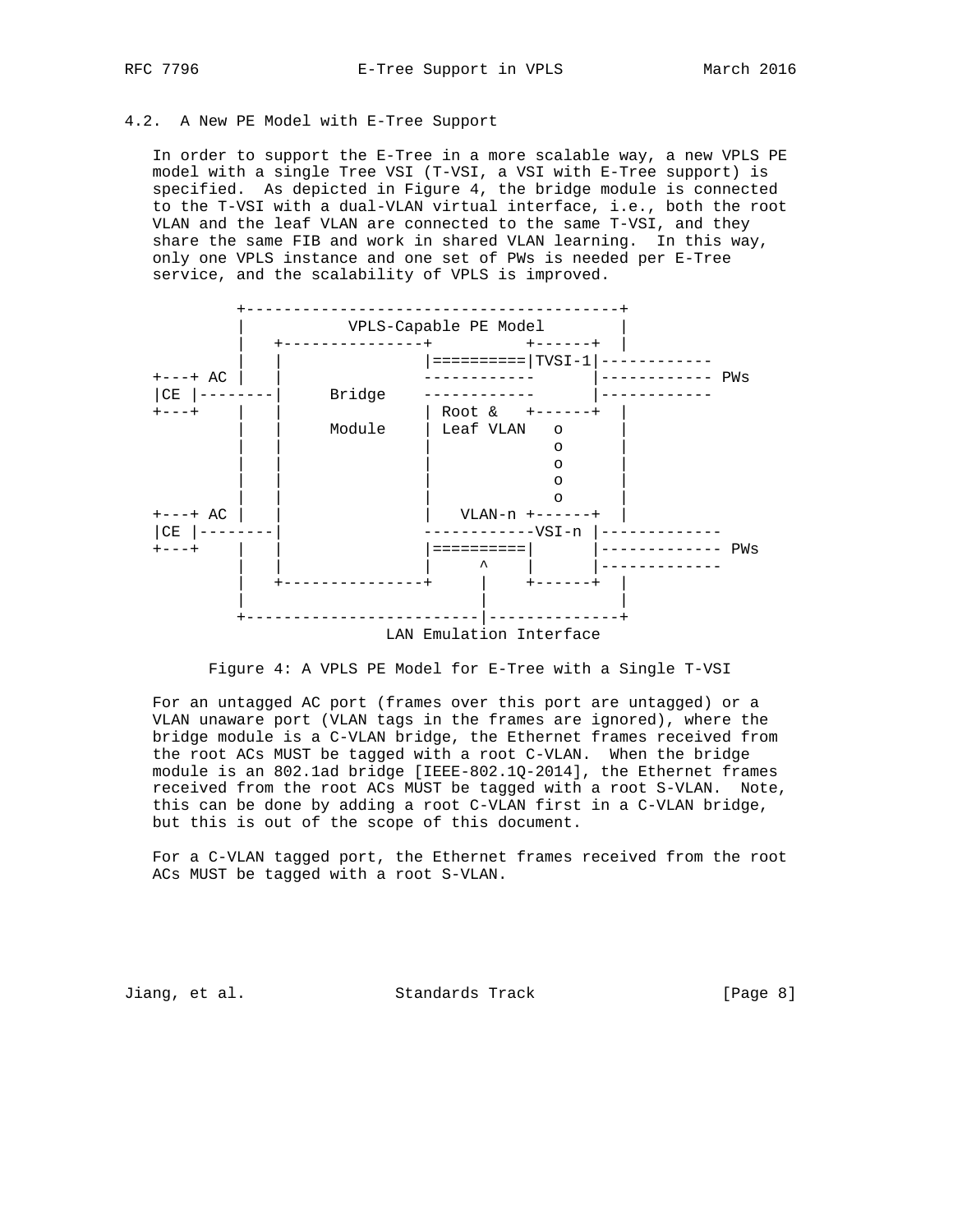For an S-VLAN tagged port, the S-VLAN tag in the Ethernet frames received from the root ACs SHOULD be translated to the root S-VLAN in the VPLS network domain.

 Alternatively, for an S-VLAN tagged port, the PBB VPLS PE model (where an IEEE 802.1ah bridge module is embedded in the PE) as described in [RFC7041] MAY be used. A root B-VLAN or a leaf B-VLAN MAY be added. The E-Tree attribute may also be indicated with two I-SID tags in the bridge module, and the frames are then encapsulated and transported transparently over a single B-VLAN. Thus, the PBB VPLS works in the same way as described in [RFC7041] and will not be discussed further in this document. When many S-VLANs are multiplexed in a single AC, PBB VPLS has the advantages of both VLAN scalability and MAC address scalability.

 In a similar way, the traffic from the leaf ACs is tagged and transported on the leaf C-VLAN, S-VLAN, or B-VLAN.

 In all cases, the outermost VLAN in the resulting Ethernet header is used to indicate the E-Tree attribute of an Ethernet frame; this document uses VLAN to refer to this outermost VLAN for simplicity in the latter sections.

- 5. PW for E-Tree Support
- 5.1. PW Encapsulation

 To support an E-Tree service, T-VSIs in a VPLS MUST be interconnected with a bidirectional Ethernet PW. The Ethernet PW SHOULD work in the tagged mode (PW type 0x0004) as described in [RFC4448], in which case a VLAN tag MUST be carried in each frame in the PW to indicate the frame originated from either root or leaf (the VLAN tag indicating the frame originated from either root or leaf can be translated by a bridge module in the PE or added by an outside Ethernet edge device, even by a customer device). In the tagged PW mode, two service delimiting VLANs MUST be allocated in the VPLS domain for an E-Tree. PW processing for the tagged PW will be described in Section 5.3 of this document.

 A raw mode PW (PW type 0x0005 in [RFC4448]) MAY also be used to carry an E-Tree service for a PW in Compatible mode as shown in Section 5.3.2. As defined in [RFC4448], for a raw mode PW, an Ethernet frame's 802.1Q VLAN tag is not meaningful to the PEs and it passes transparently through them.

Jiang, et al. Standards Track [Page 9]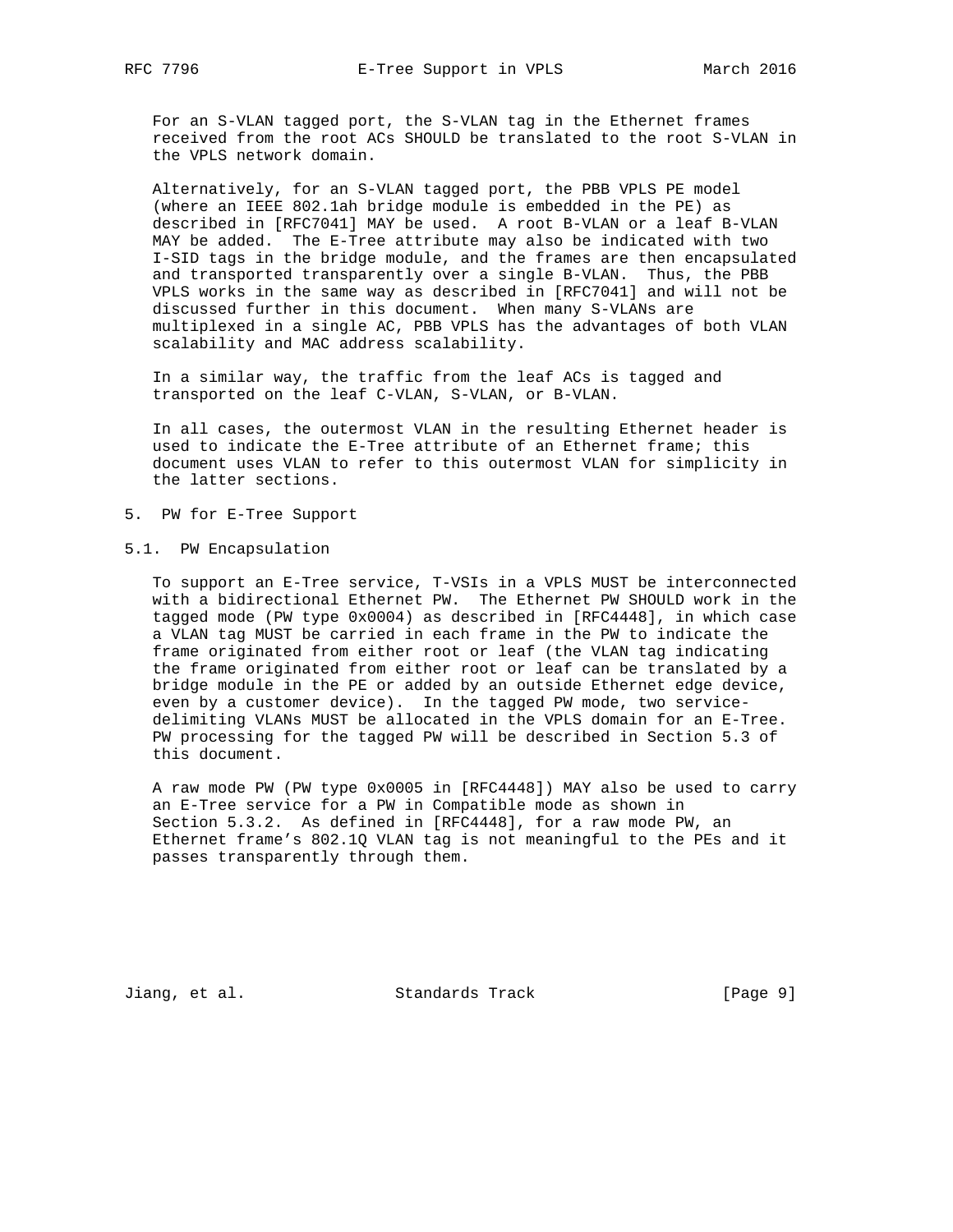#### 5.2. VLAN Mapping

There are two ways of manipulating VLANs for an E-Tree in VPLS:

- o Global VLAN based, that is, provisioning two global VLANs (Root VLAN and Leaf VLAN) across the VPLS network, thus no VLAN mapping is needed at all, or the VLAN mapping is done completely in the Ethernet domains.
- o Local VLAN based, that is, provisioning two local VLANs for each PE (that participates in the E-Tree) in the VPLS network independently.

 The first method requires no VLAN mapping in the PW, but two unique service-delimiting VLANs must be allocated across the VPLS domain.

 The second method is more scalable in the use of VLANs, but needs a VLAN mapping mechanism in the PW similar to what is already described in Section 4.3 of [RFC4448].

 Global or local VLANs can be manually configured or provisioned by an Operational Support System. Alternatively, some automatic VLAN allocation algorithm may be provided in the management plane, but it is out of scope of this document.

 For both methods, VLAN mapping parameters from a remote PE can be provisioned or determined by a signaling protocol as described in Section 6 when a PW is being established.

Jiang, et al. Standards Track [Page 10]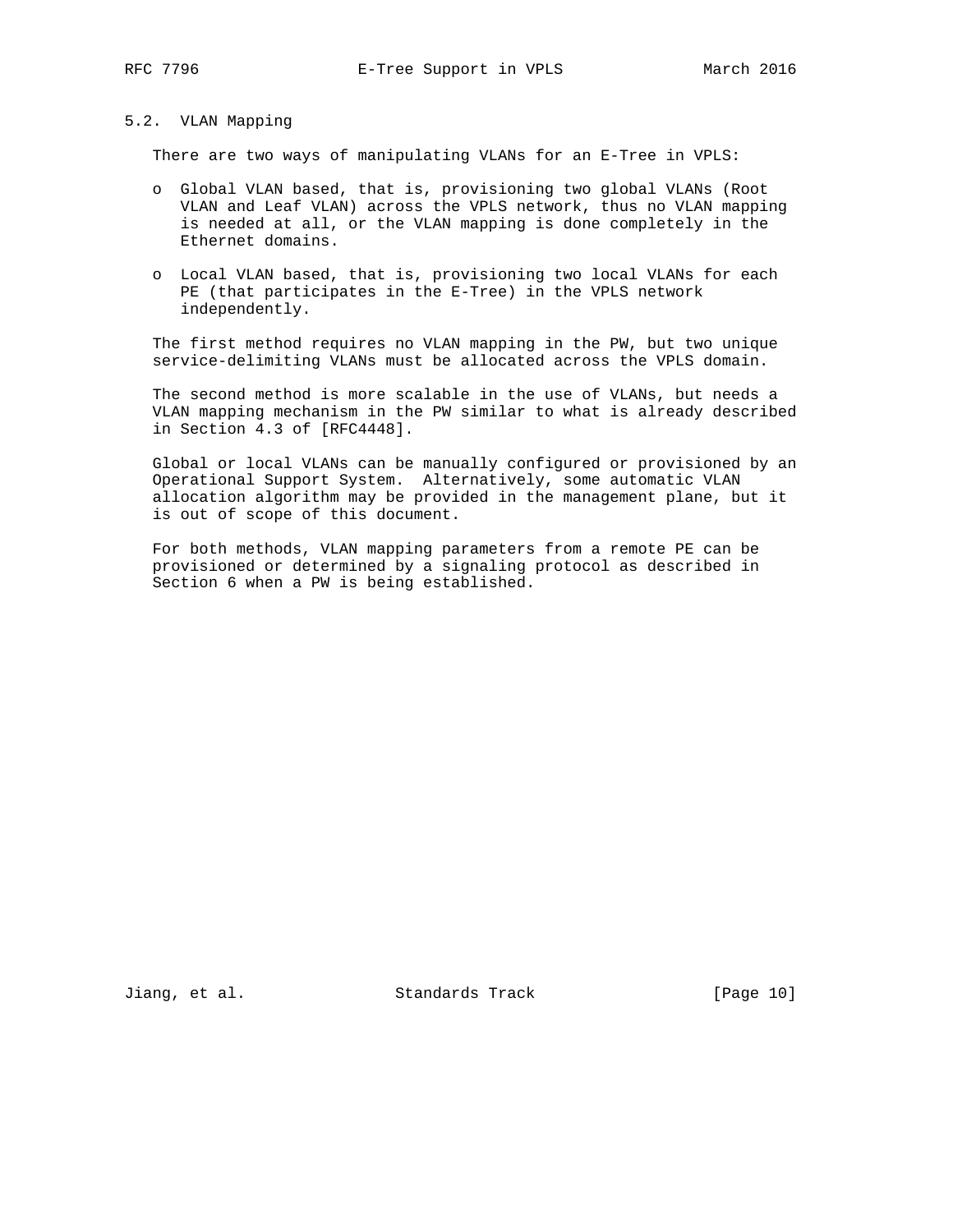# 5.3. PW Processing

5.3.1. PW Processing in the VLAN Mapping Mode

 In the VLAN mapping mode, two VPLS PEs with E-Tree capability are inter-connected with a PW (for example, the scenario of Figure 5 depicts the interconnection of two PEs attached with both root and leaf nodes).



Figure 5: T-VSI Interconnected in the Normal Mode

 If a PE is in the VLAN mapping mode for a PW, then in the data plane, the PE MUST map the VLAN in each frame as follows:

- o Upon transmitting frames on the PW, map from the local VLAN to the remote VLAN (i.e., the local leaf VLAN in a frame is translated to the remote leaf VLAN; the local root VLAN in a frame is translated to the remote root VLAN).
- o Upon receiving frames on the PW, map from the remote VLAN to the local VLAN, and the frames are further forwarded or dropped in the egress bridge module using the filtering mechanism as described in [IEEE-802.1Q-2014].

Jiang, et al. Standards Track [Page 11]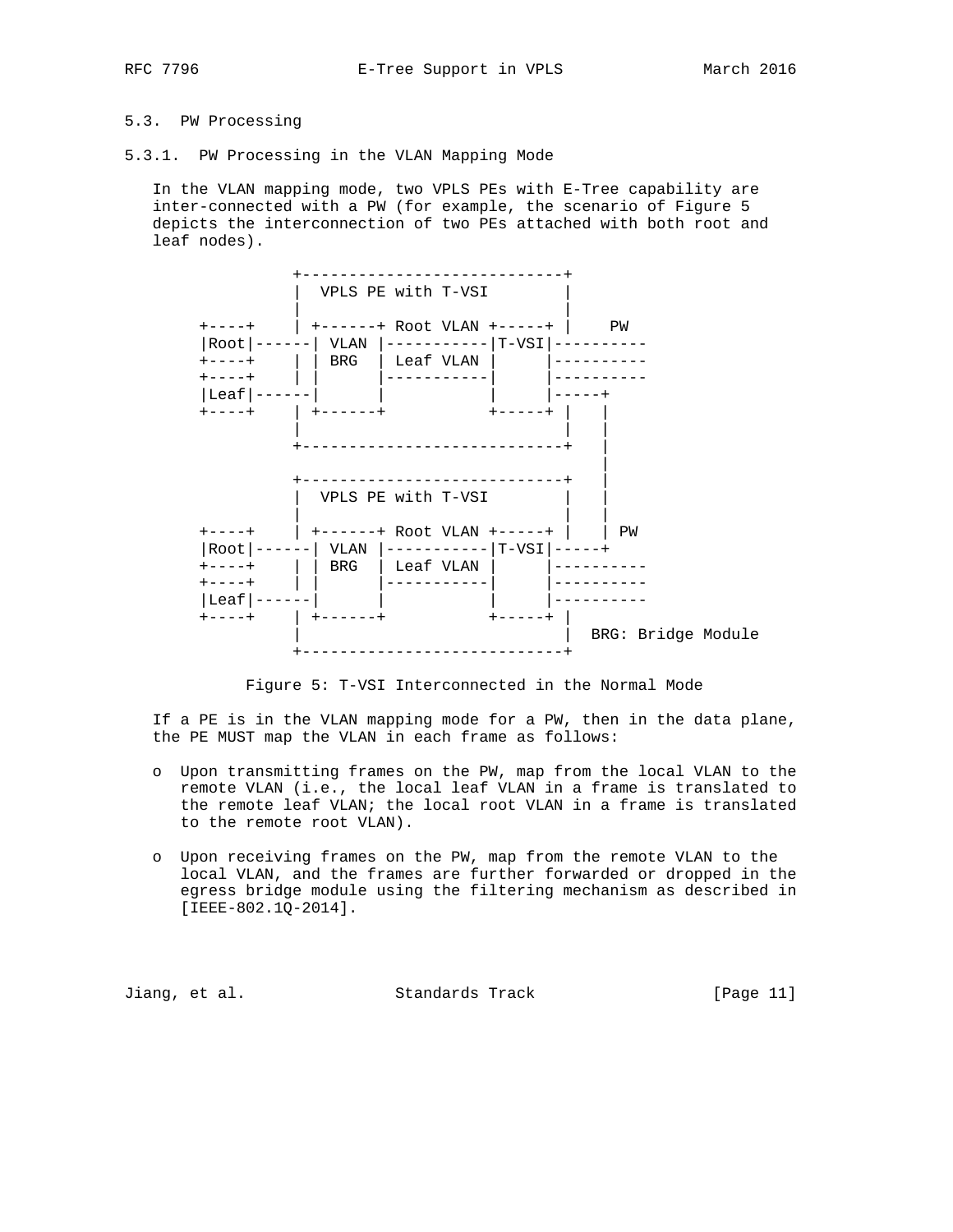The signaling for VLANs used by E-Tree is specified in Section 6.

5.3.2. PW Processing in the Compatible Mode

 The new VPLS PE model can work in a traditional VPLS network seamlessly in the compatibility mode. As shown in Figure 6, the VPLS PE with T-VSI can be attached with root and/or leaf nodes, while the VPLS PE with a traditional VSI can only be attached with root nodes. A raw PW SHOULD be used to connect them.



Figure 6: T-VSI Interconnected with Traditional VSI

 If a PE is in the Compatible mode for a PW, then in the data plane, the PE MUST process the frame as follows:

- o Upon transmitting frames on the PW, remove the root or leaf VLAN in the frames.
- o Upon receiving frames on the PW, add a VLAN tag with a value of the local root VLAN to the frames.

Jiang, et al. Standards Track [Page 12]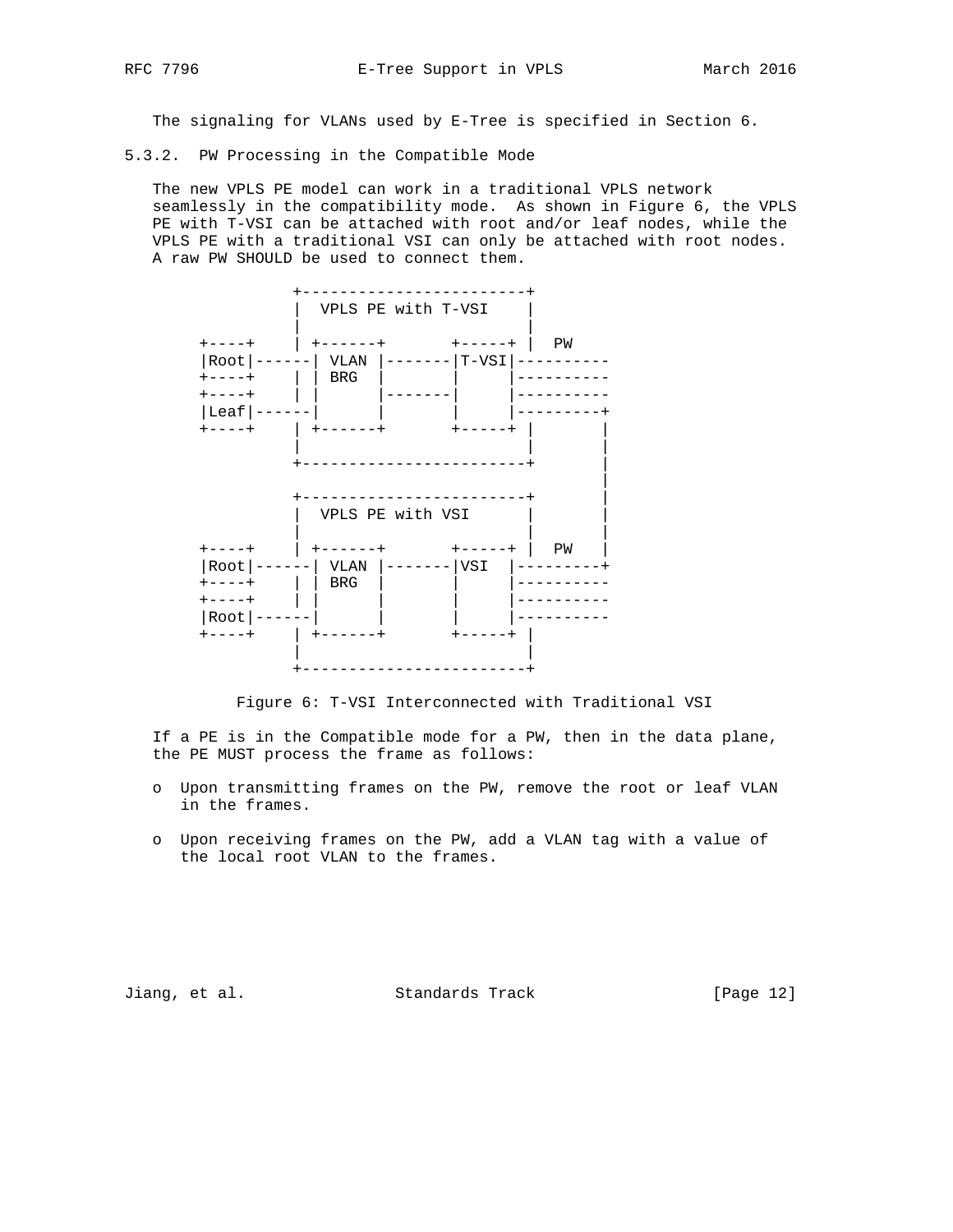# 5.3.3. PW Processing in the Optimized Mode

 When two PEs (both with E-Tree capability) are inter-connected with a PW and one of them (e.g., PE2) is attached with only leaf nodes, as shown in the scenario of Figure 7, its peer PE (e.g., PE1) should then work in the Optimized mode for this PW. In this case, PE1 should not send the frames originated from the local leaf VLAN to PE2, i.e., these frames are dropped rather than transported over the PW. The bandwidth efficiency of the VPLS can thus be improved. The signaling for the PE attached with only leaf nodes is specified in Section 6.



Figure 7: T-VSI Interconnected with PE Attached with Only Leaf Nodes

 If a PE is in the Optimized Mode for a PW, upon transmit, the PE SHOULD drop a frame if its VLAN ID matches the local leaf VLAN ID.

Jiang, et al. Standards Track [Page 13]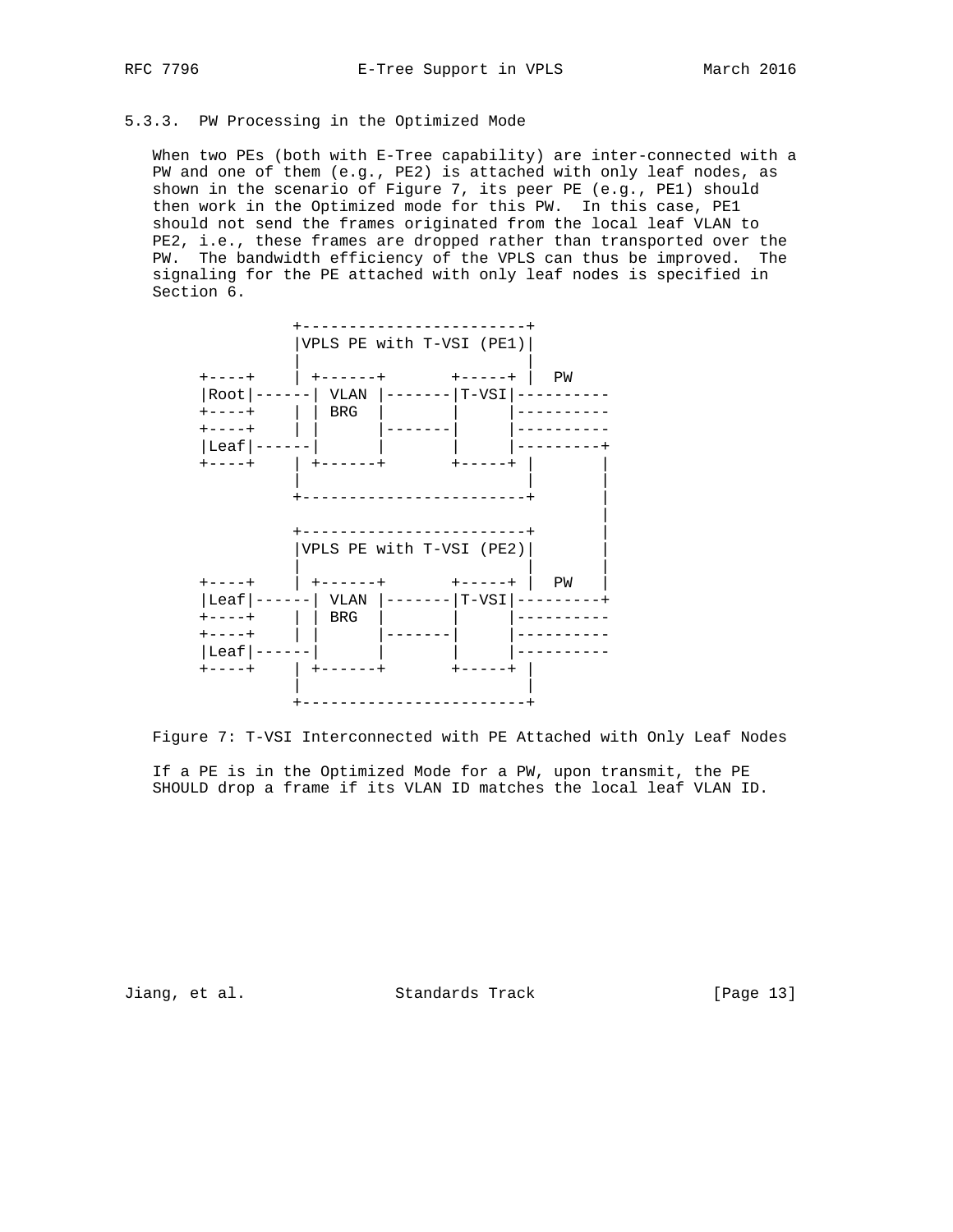#### 6. Signaling for E-Tree Support

6.1. LDP Extensions for E-Tree Support

 In addition to the signaling procedures as specified in Section 5.3.3 of [RFC4447], this document specifies a new interface parameter sub- TLV to provision an E-Tree service and negotiate the VLAN mapping function, as follows:

 $0$  1 2 3 0 1 2 3 4 5 6 7 8 9 0 1 2 3 4 5 6 7 8 9 0 1 2 3 4 5 6 7 8 9 0 1 +-+-+-+-+-+-+-+-+-+-+-+-+-+-+-+-+-+-+-+-+-+-+-+-+-+-+-+-+-+-+-+-+  $E-Tree(0x1A)$  Length=8 | Reserved  $|P|V|$  +-+-+-+-+-+-+-+-+-+-+-+-+-+-+-+-+-+-+-+-+-+-+-+-+-+-+-+-+-+-+-+-+ <code>MBZ</code> | <code>Root VLAN ID | MBZ</code> | <code>Leaf VLAN ID</code> +-+-+-+-+-+-+-+-+-+-+-+-+-+-+-+-+-+-+-+-+-+-+-+-+-+-+-+-+-+-+-+-+

Figure 8: E-Tree Sub-TLV

Where:

- o E-Tree is the sub-TLV identifier (0x1A) as assigned by IANA.
- o Length is the length of the sub-TLV in octets.
- o Reserved, bits MUST be set to zero on transmit and be ignored on receive.
- o P is a leaf-only bit, it is set to 1 to indicate that the PE is attached with only leaf nodes, and set to 0 otherwise.
- o V is a bit indicating the sender's VLAN mapping capability. A PE capable of VLAN mapping MUST set this bit, and clear it otherwise.
- o Must Be Zero (MBZ), 4 bits MUST be set to zero on transmit and be ignored on receive.
- o Root VLAN ID is the value of the local root VLAN.
- o Leaf VLAN ID is the value of the local leaf VLAN.

 When setting up a PW for the E-Tree based VPLS, two peer PEs negotiate the E-Tree support using the above E-Tree sub-TLV. Note that the PW type of 0x0004 SHOULD be used during the PW negotiation.

 A PE that wishes to support an E-Tree service MUST include an E-Tree sub-TLV in its PW Label Mapping message and include its local root VLAN ID and leaf VLAN ID in the TLV. A PE that has the VLAN mapping

Jiang, et al. Standards Track [Page 14]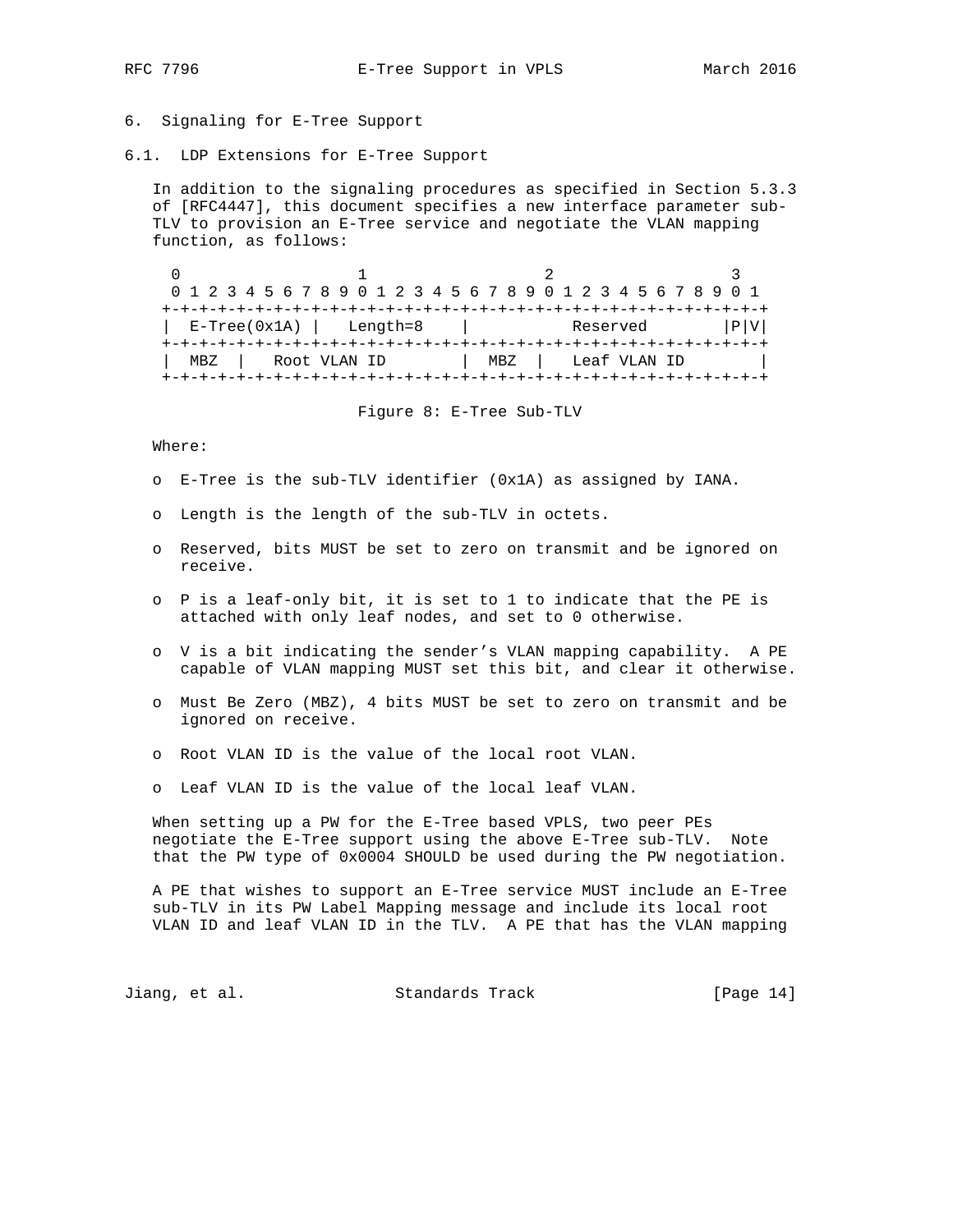capability MUST set the V bit to 1, and a PE attached with only leaf nodes SHOULD set the P bit to 1.

 A PE that receives a PW Label Mapping message with an E-Tree sub-TLV from its peer PE, after saving the VLAN information for the PW, MUST process it as follows:

- 1) For this PW, set VLAN-Mapping-Mode, Compatible-Mode, and Optimized-Mode to FALSE.
- 2) If either the root VLAN ID in the message is not equal to the local root VLAN ID, or the leaf VLAN ID in the message is not equal to the local leaf VLAN ID {

 If the bit V is cleared { If the PE is capable of VLAN mapping, it MUST set VLAN-Mapping-Mode to TRUE; Else { A Label Release message with the error code "E- Tree VLAN mapping not supported" is sent to the peer PE and exit the process; } } If the bit V is set, and the PE is capable of VLAN mapping, the PE with the minimum IP address MUST set VLAN-Mapping-Mode to TRUE; } 3) If the P bit is set  $\{$  If the PE is a leaf-only node itself, a Label Release message with a status code "Leaf-to-Leaf PW released" is sent to the peer PE and exits the process; Else the PE SHOULD set the Optimized-Mode to TRUE. }

Jiang, et al. Standards Track [Page 15]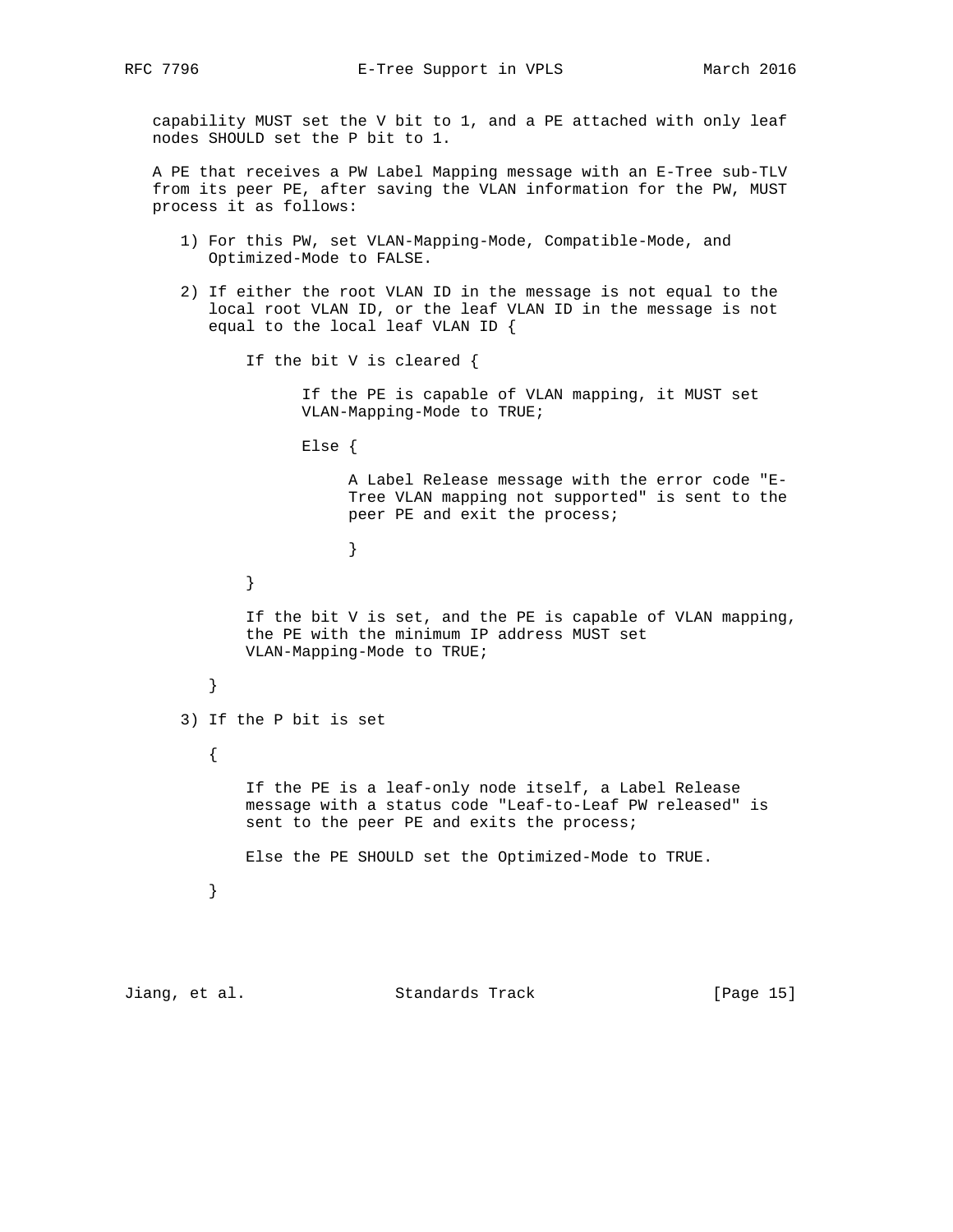A PE SHOULD send a Label Mapping message with an E-Tree sub-TLV as per Section 5.3.3 of [RFC4447]. A PE MUST send a Label Mapping message with an updated E-Tree sub-TLV to all other PEs over corresponding LDP sessions when its role changes from leaf-only to not leaf-only (i.e., when a root node is added to a PE attached with only leaf nodes).

 If a PE has sent a Label Mapping message with an E-Tree sub-TLV but does not receive any E-Tree sub-TLV in its peer's PW Label Mapping message, the PE SHOULD then establish a raw PW with this peer as in traditional VPLS and set Compatible-Mode to TRUE for this PW.

Data plane processing for this PW is as follows:

- o If Optimized-Mode is TRUE, then data plane processing as described in Section 5.3.3 applies.
- o If VLAN-Mapping-Mode is TRUE, then data plane processing as described in Section 5.3.1 applies.
- o If Compatible-Mode is TRUE, then data plane processing as described in Section 5.3.2 applies.
- o PW processing as described in [RFC4448] proceeds as usual for all cases.

 When VPLS is set up using the Pseudowire ID (PWid) Forwarding Equivalence Class (FEC) Element (see Appendix A of [RFC4762]), its E-Tree signaling is similar to the above process. Dynamic re-configuration of E-Tree should be avoided for this case. However, when re-configuration of E-Tree is forced on a PE for some reason (e.g., a configuration error), the PE may close the LDP sessions with its peer PEs for this VPLS instance and re-install its PW labels, so that its peer PEs can send out the LDP Label Mapping messages again.

Jiang, et al. Standards Track [Page 16]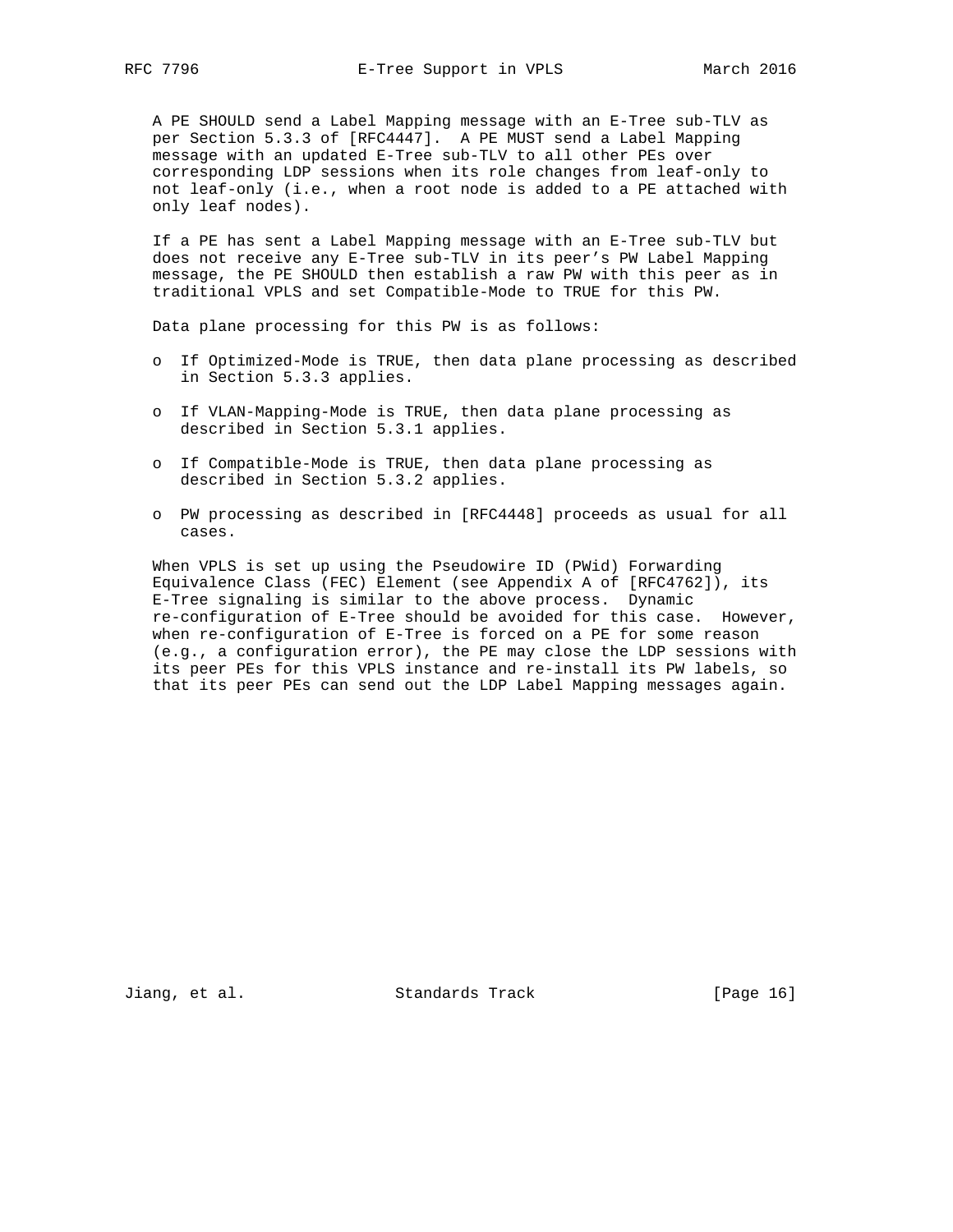6.2. BGP Extensions for E-Tree Support

 A new E-Tree extended community (0x800b) has been allocated by IANA for E-Tree signaling in BGP VPLS:

> +------------------------------------+ | Extended community type (2 octets) | +------------------------------------+ | MBZ | Root VLAN (12 bits) | +------------------------------------+ | MBZ | Leaf VLAN (12 bits) | +------------------------------------+ | Reserved |P|V| +------------------------------------+

Figure 9: E-Tree Extended Community

Where:

- o Must Be Zero (MBZ), 4 bits MUST be set to zero on transmit and be ignored on receive.
- o Root VLAN ID is the value of the local root VLAN.
- o Leaf VLAN ID is the value of the local leaf VLAN.
- o Reserved, 14 bits MUST be set to zero on transmit and be ignored on receive.
- o P is a leaf-only bit, it is set to 1 to indicate that the PE is attached with only leaf nodes, and set to 0 otherwise.
- o V is a bit indicating the sender's VLAN mapping capability. A PE capable of VLAN mapping MUST set this bit, and clear it otherwise.

 The PEs attached with both leaf and root nodes MUST support BGP E-Tree signaling as described in this document, and SHOULD support VLAN mapping in their data planes. The traditional PE attached with only root nodes may also participate in an E-Tree service. If some PEs don't support VLAN mapping, global VLANs as per Section 5.2 MUST be provisioned for an E-Tree service.

 In BGP VPLS signaling, besides attaching a Layer2 Info Extended Community as detailed in [RFC4761], an E-Tree Extended Community MUST be further attached if a PE wishes to participate in an E-Tree service. The PE MUST include its local root VLAN ID and leaf VLAN ID

Jiang, et al. Standards Track [Page 17]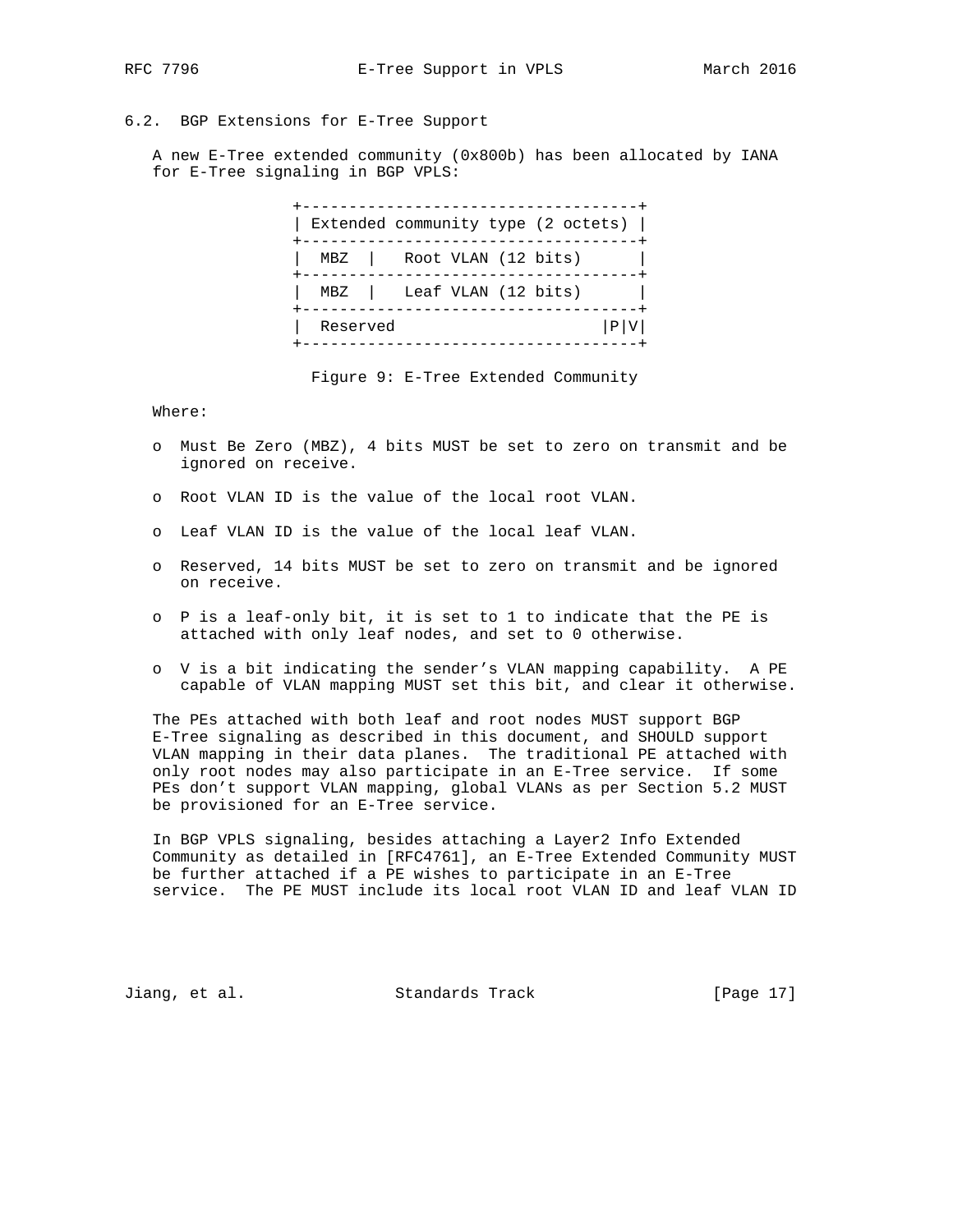in the E-Tree Extended Community. A PE attached with only leaf nodes of an E-Tree SHOULD set the P bit in the E-Tree Extended Community to 1.

 A PE that receives a BGP UPDATE message with an E-Tree Extended Community from its peer PE, after saving the VLAN information for the PW, MUST process it as follows (after processing procedures as specified in Section 3.2 of [RFC4761]):

- 1) For this PW, set VLAN-Mapping-Mode, Compatible-Mode, and Optimized-Mode to FALSE.
- 2) If either the root VLAN ID in the E-Tree Extended Community is not equal to the local root VLAN ID, or the leaf VLAN ID in the E-Tree Extended Community is not equal to the local leaf VLAN ID  $\{$

```
 If the bit V is cleared {
```
 If the PE is capable of VLAN mapping, it MUST set VLAN- Mapping-Mode to TRUE;

Else {

 Log with a message "E-Tree VLAN mapping not supported" and exit the process;

 } }

> If the bit V is set, and the PE is capable of VLAN mapping, the PE with the minimum IP address MUST set VLAN-Mapping-Mode to TRUE;

## }

3) If the P bit is set {

 If the PE is a leaf-only PE itself, forbids any traffic on the PW;

Else the PE SHOULD set the Optimized-Mode to TRUE.

}

 A PE that does not recognize this attribute SHALL ignore it silently. If a PE has sent an E-Tree Extended Community but does not receive any E-Tree Extended Community from its peer, the PE SHOULD then

Jiang, et al. Standards Track [Page 18]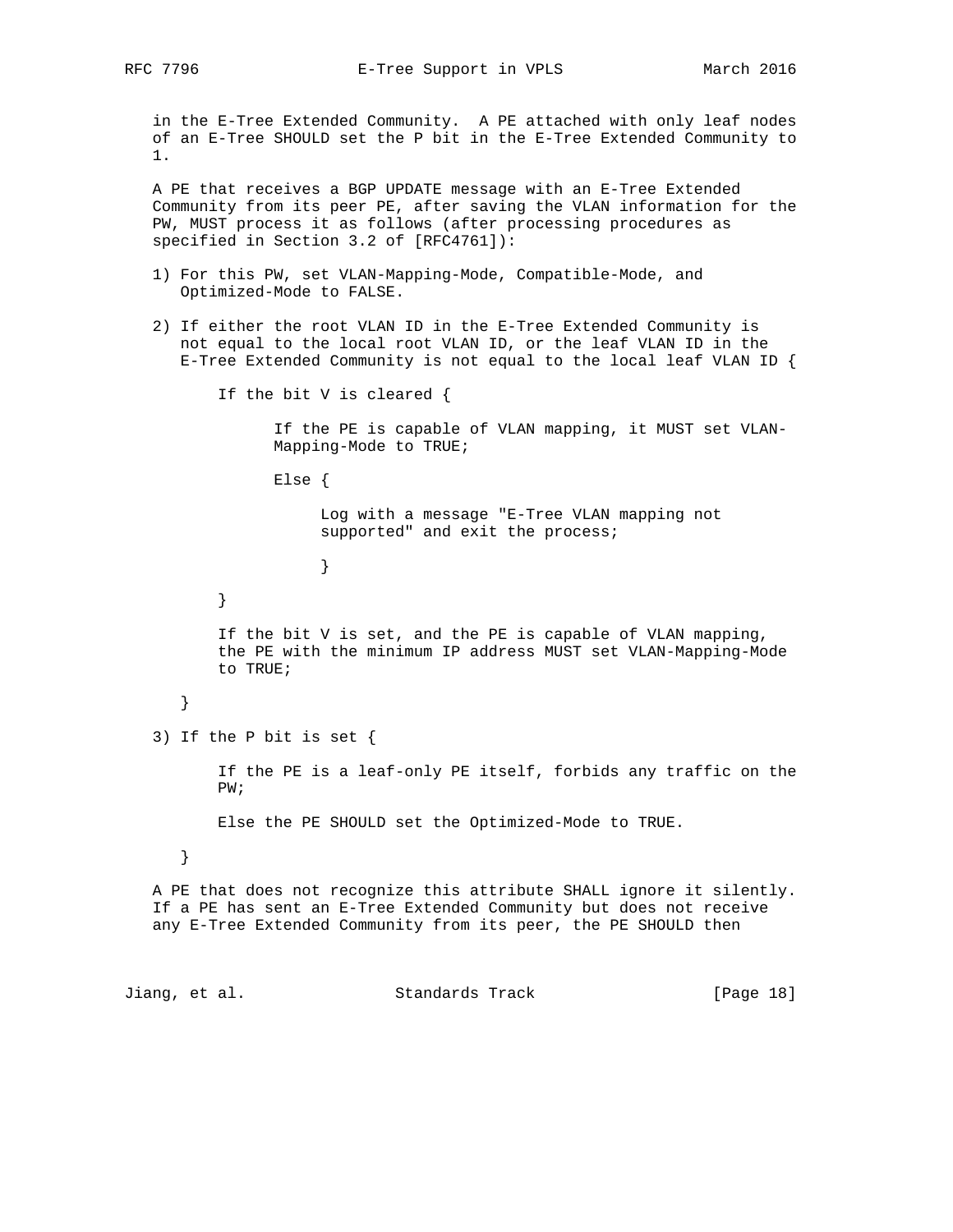establish a raw PW with this peer as in traditional VPLS and set Compatible-Mode to TRUE for this PW.

 The data plane in the VPLS is the same as described in Section 4.2 of [RFC4761], and data plane processing for a PW is the same as described at the end of Section 6.1 in this document.

7. OAM Considerations

 The VPLS OAM requirements and framework as specified in [RFC6136] are applicable to E-Tree, as both Ethernet OAM frames and data traffic are transported over the same PW.

 Ethernet OAM for E-Tree including both service OAM and segment OAM frames SHALL undergo the same VLAN mapping as the data traffic; and root VLAN SHOULD be applied to segment OAM frames so that they are not filtered.

8. Applicability

 The solution specified in this document is applicable to both LDP VPLS [RFC4762] and BGP VPLS [RFC4761].

 This solution is applicable to both "VPLS Only" networks and VPLS with Ethernet aggregation networks.

This solution is also applicable to PBB VPLS networks.

9. IANA Considerations

 IANA allocated the following value for E-Tree in the "Pseudowire Interface Parameters Sub-TLV type Registry".

Parameter ID Length Description ======================================= 0x1A 8 E-Tree

 IANA allocated the two following new LDP status codes in the "Status Code Name Space" registry.

| Range/Value<br>E                           | Description                                                   |
|--------------------------------------------|---------------------------------------------------------------|
|                                            |                                                               |
| $0 \times 20000003$<br>$0 \times 20000004$ | E-Tree VLAN mapping not supported<br>Leaf-to-Leaf PW released |
|                                            |                                                               |

| Jıanq | al |
|-------|----|
|       |    |

Standards Track [Page 19]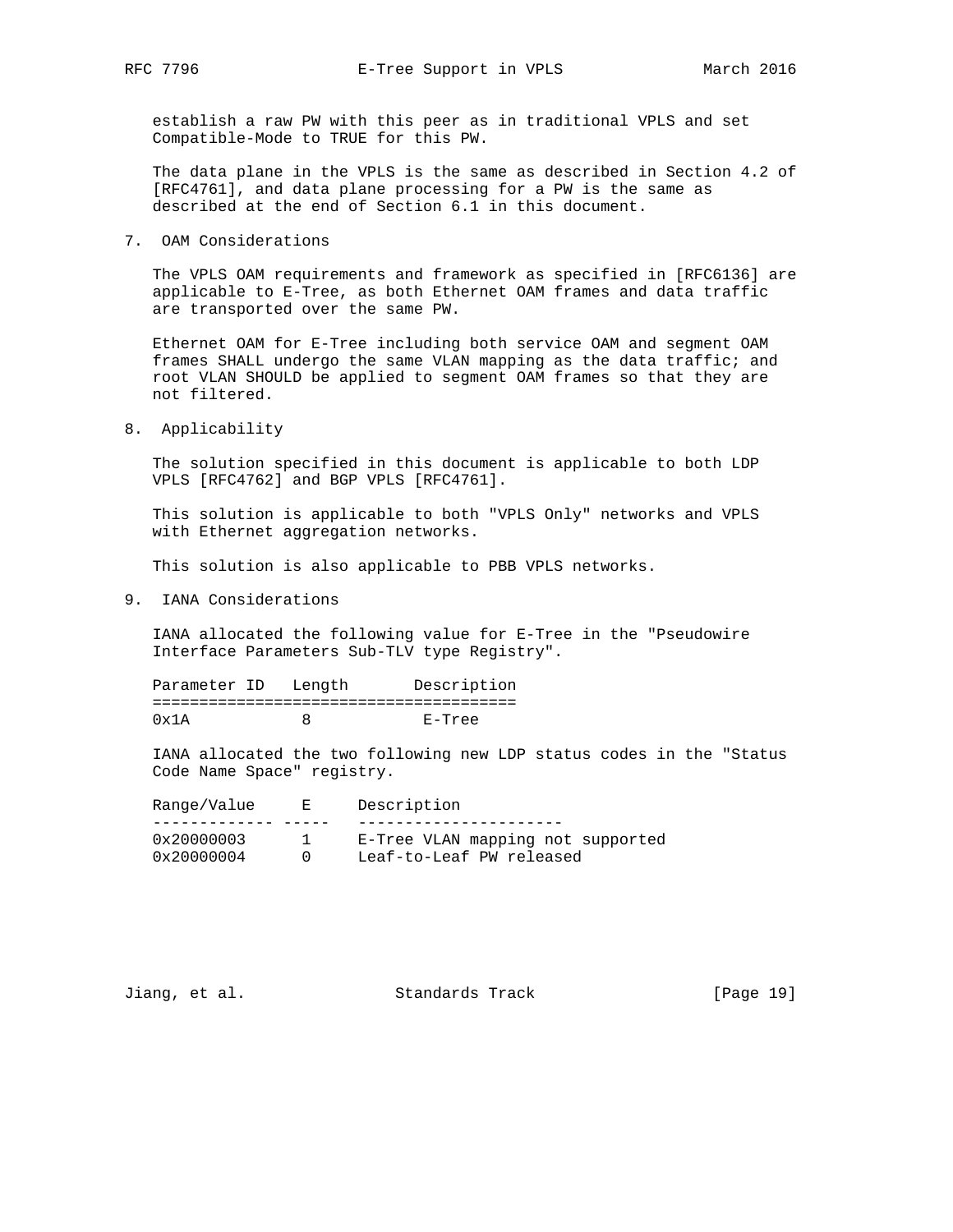IANA allocated the following value for E-tree in the "Generic Transitive Experimental Use Extended Community Sub-Types" registry within the BGP Extended Community registry.

| Type Value | Sub-Type Value | Name        |
|------------|----------------|-------------|
|            |                |             |
| 0x80       | 0x0b           | E-Tree Info |

10. Security Considerations

 This solution requires implementations to prevent leaf-to-leaf communication in the data plane of VPLS when its PEs are interconnected with PWs. If all PEs enforce that, then network attacks from one leaf to another leaf are avoided, and security can be enhanced for customers with this solution. However, if a PE is compromised or inappropriately configured, a leaf node may be taken as a root node and may receive traffic from other leaf nodes inappropriately. Authenticity and integrity measures for LDP need to be considered as in RFC 5036 [RFC5036]. Security considerations as described in [RFC4448], [RFC4761], and [RFC4762] also apply.

- 11. References
- 11.1. Normative References

| $[IEEE-802.10-2014]$                               |  |  |  |  |
|----------------------------------------------------|--|--|--|--|
| IEEE, "Bridges and Bridged Networks", IEEE 802.10, |  |  |  |  |
| DOI 10.1109/ieeestd.2014.6991462, November 2014.   |  |  |  |  |

- [MEF6.2] Metro Ethernet Forum 6.2, "EVC Ethernet Services Definitions Phase 3", August 2014.
- [RFC2119] Bradner, S., "Key words for use in RFCs to Indicate Requirement Levels", BCP 14, RFC 2119, DOI 10.17487/RFC2119, March 1997, <http://www.rfc-editor.org/info/rfc2119>.
- [RFC4447] Martini, L., Ed., Rosen, E., El-Aawar, N., Smith, T., and G. Heron, "Pseudowire Setup and Maintenance Using the Label Distribution Protocol (LDP)", RFC 4447, DOI 10.17487/RFC4447, April 2006, <http://www.rfc-editor.org/info/rfc4447>.
- [RFC4448] Martini, L., Ed., Rosen, E., El-Aawar, N., and G. Heron, "Encapsulation Methods for Transport of Ethernet over MPLS Networks", RFC 4448, DOI 10.17487/RFC4448, April 2006, <http://www.rfc-editor.org/info/rfc4448>.

Jiang, et al. Standards Track [Page 20]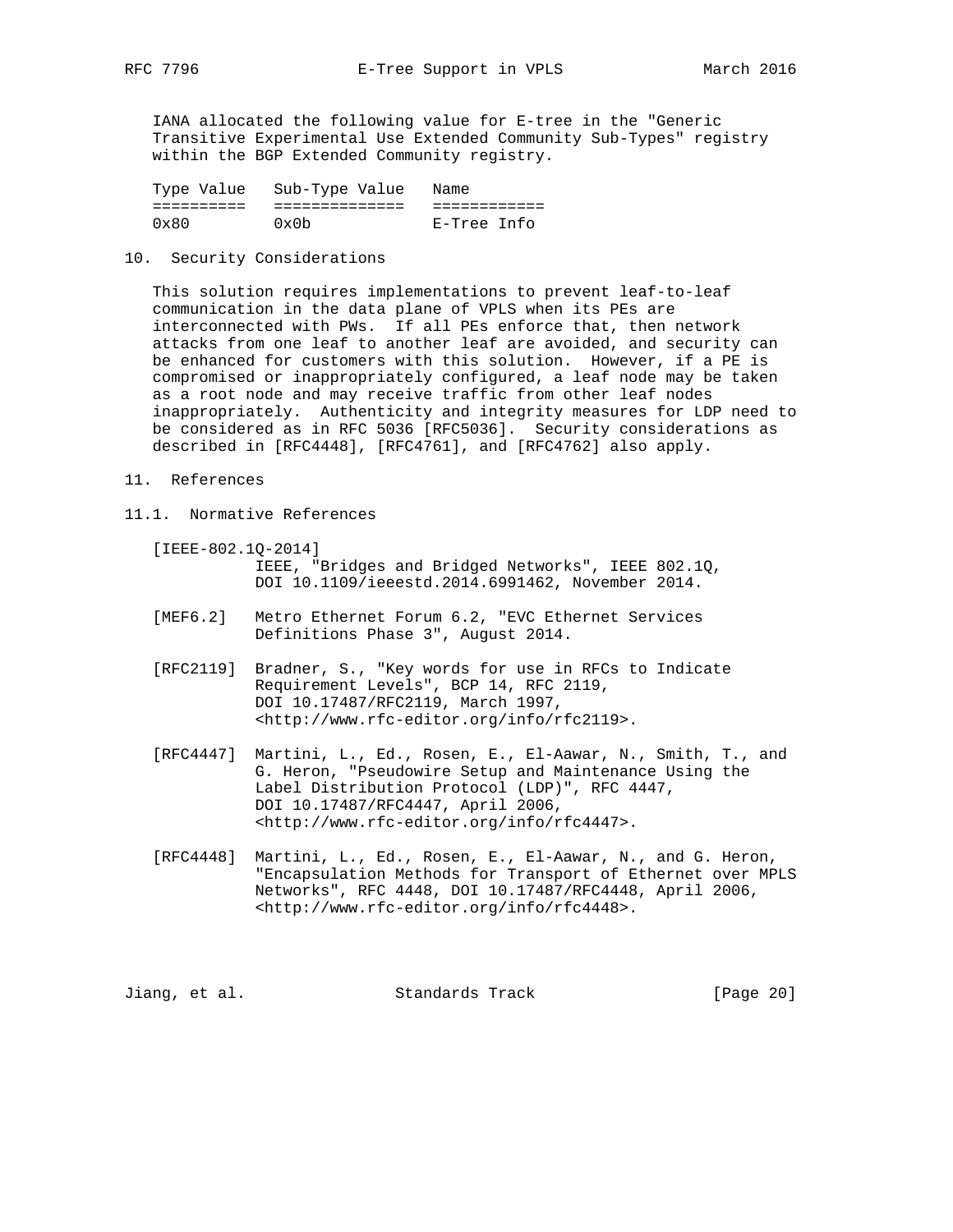- [RFC4761] Kompella, K., Ed. and Y. Rekhter, Ed., "Virtual Private LAN Service (VPLS) Using BGP for Auto-Discovery and Signaling", RFC 4761, DOI 10.17487/RFC4761, January 2007, <http://www.rfc-editor.org/info/rfc4761>.
- [RFC4762] Lasserre, M., Ed. and V. Kompella, Ed., "Virtual Private LAN Service (VPLS) Using Label Distribution Protocol (LDP) Signaling", RFC 4762, DOI 10.17487/RFC4762, January 2007, <http://www.rfc-editor.org/info/rfc4762>.
- [RFC5036] Andersson, L., Ed., Minei, I., Ed., and B. Thomas, Ed., "LDP Specification", RFC 5036, DOI 10.17487/RFC5036, October 2007, <http://www.rfc-editor.org/info/rfc5036>.
- 11.2. Informative References
	- [IEEE-802.1Q-2003] IEEE, "Virtual Bridged Local Area Networks", IEEE 802.1, DOI 10.1109/IEEESTD.2003.94280, May 2003.
	- [MEF4] Metro Ethernet Forum 4, "Metro Ethernet Network Architecture Framework - Part 1: Generic Framework", May 2004.
	- [RFC3985] Bryant, S., Ed. and P. Pate, Ed., "Pseudo Wire Emulation Edge-to-Edge (PWE3) Architecture", RFC 3985, DOI 10.17487/RFC3985, March 2005, <http://www.rfc-editor.org/info/rfc3985>.
	- [RFC4664] Andersson, L., Ed. and E. Rosen, Ed., "Framework for Layer 2 Virtual Private Networks (L2VPNs)", RFC 4664, DOI 10.17487/RFC4664, September 2006, <http://www.rfc-editor.org/info/rfc4664>.
	- [RFC6136] Sajassi, A., Ed. and D. Mohan, Ed., "Layer 2 Virtual Private Network (L2VPN) Operations, Administration, and Maintenance (OAM) Requirements and Framework", RFC 6136, DOI 10.17487/RFC6136, March 2011, <http://www.rfc-editor.org/info/rfc6136>.
	- [RFC6246] Sajassi, A., Ed., Brockners, F., Mohan, D., Ed., and Y. Serbest, "Virtual Private LAN Service (VPLS) Interoperability with Customer Edge (CE) Bridges", RFC 6246, DOI 10.17487/RFC6246, June 2011, <http://www.rfc-editor.org/info/rfc6246>.

Jiang, et al. Standards Track [Page 21]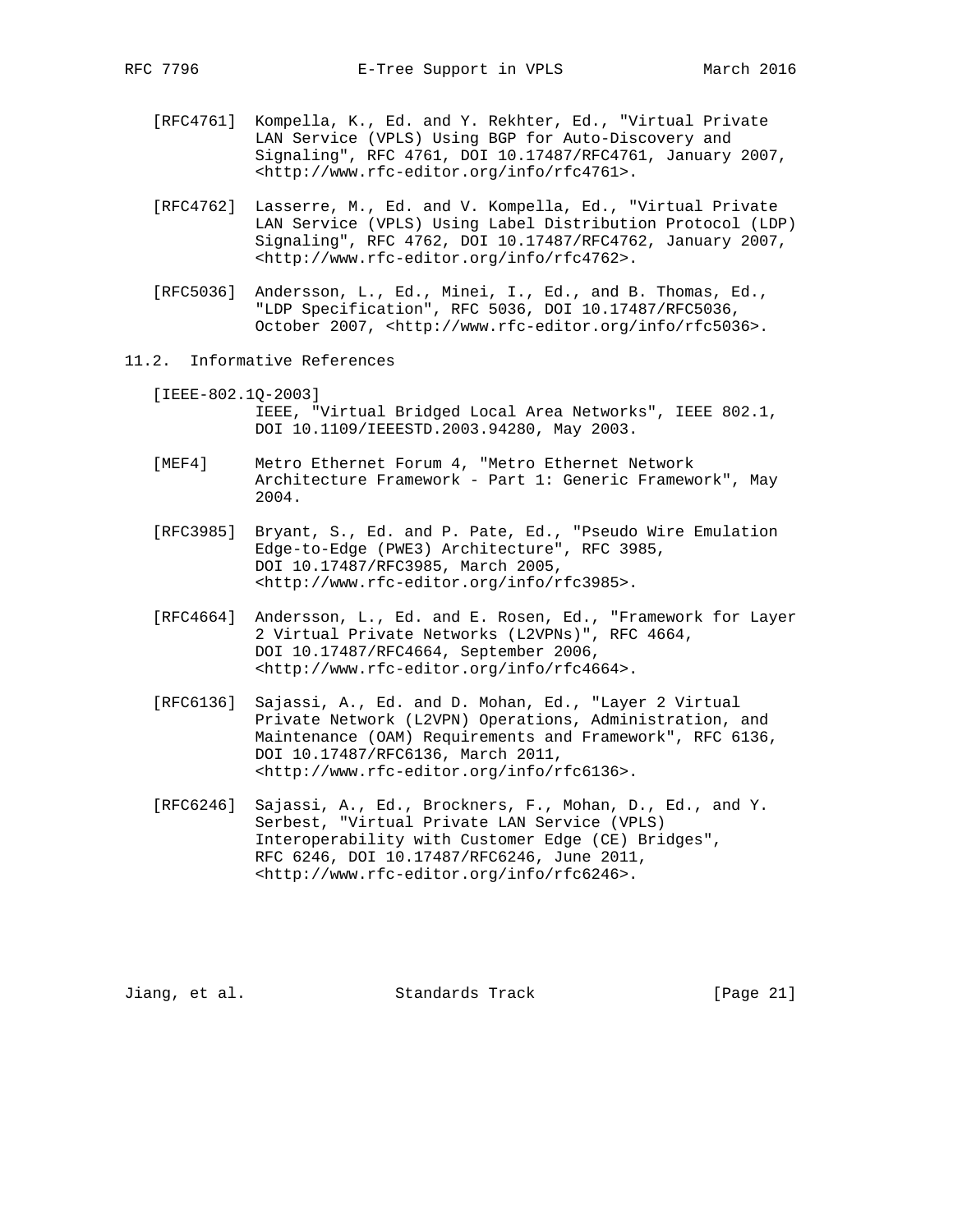- [RFC7041] Balus, F., Ed., Sajassi, A., Ed., and N. Bitar, Ed., "Extensions to the Virtual Private LAN Service (VPLS) Provider Edge (PE) Model for Provider Backbone Bridging", RFC 7041, DOI 10.17487/RFC7041, November 2013, <http://www.rfc-editor.org/info/rfc7041>.
- [RFC7152] Key, R., Ed., DeLord, S., Jounay, F., Huang, L., Liu, Z., and M. Paul, "Requirements for Metro Ethernet Forum (MEF) Ethernet-Tree (E-Tree) Support in Layer 2 Virtual Private Network (L2VPN)", RFC 7152, DOI 10.17487/RFC7152, March 2014, <http://www.rfc-editor.org/info/rfc7152>.
- [RFC7387] Key, R., Ed., Yong, L., Ed., Delord, S., Jounay, F., and L. Jin, "A Framework for Ethernet Tree (E-Tree) Service over a Multiprotocol Label Switching (MPLS) Network", RFC 7387, DOI 10.17487/RFC7387, October 2014, <http://www.rfc-editor.org/info/rfc7387>.
- [VPMS] Kamite, Y., JOUNAY, F., Niven-Jenkins, B., Brungard, D., and L. Jin, "Framework and Requirements for Virtual Private Multicast Service (VPMS)", Work in Progress, draft-ietf-l2vpn-vpms-frmwk-requirements-05, October 2012.

Jiang, et al. Standards Track [Page 22]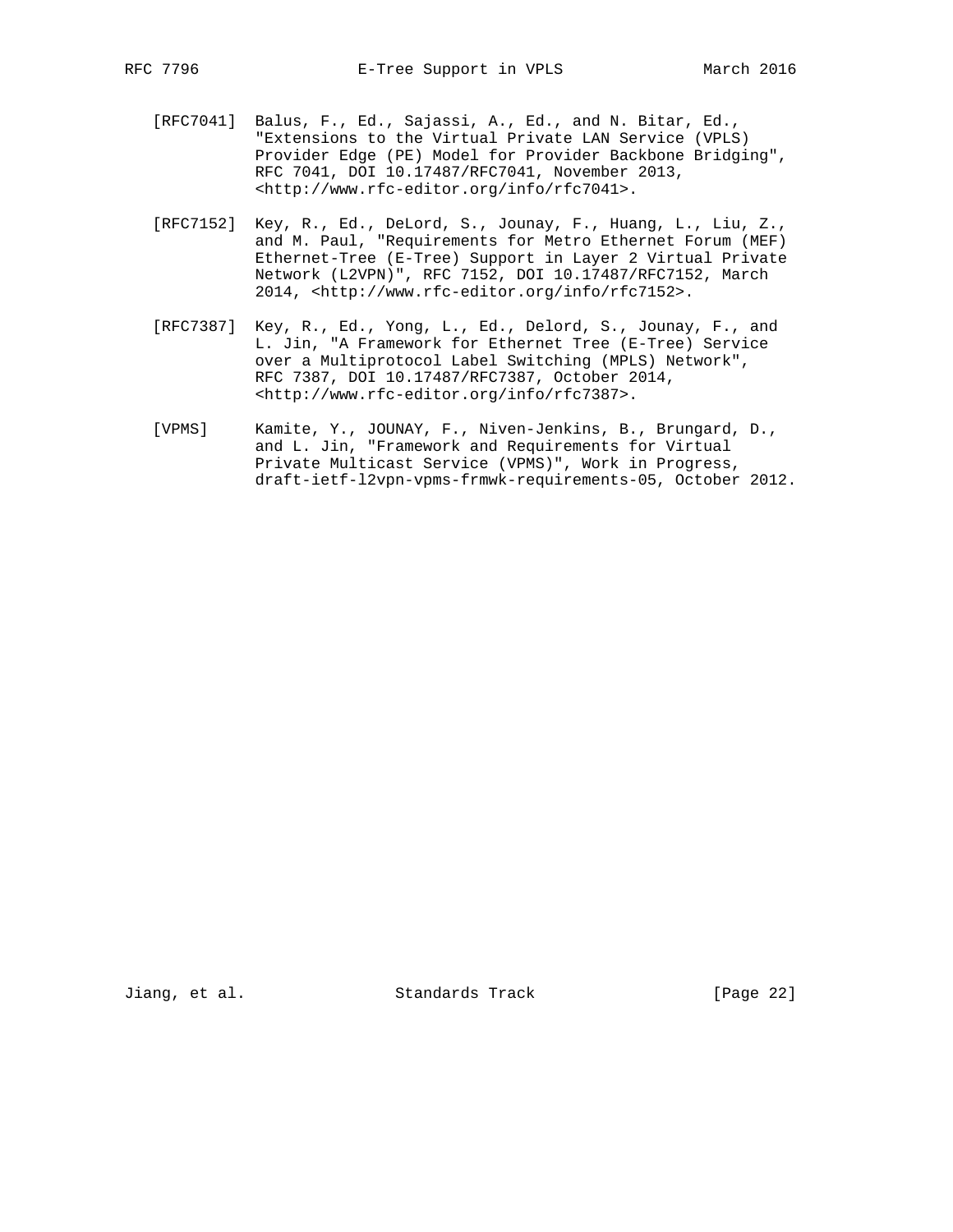Appendix A. Other PE Models for E-Tree

A.1. A PE Model with a VSI and No Bridge

 If there is no bridge module in a PE, the PE may consist of Native Service Processors (NSPs) as shown in Figure 10 (adapted from Figure 5 of [RFC3985]) where any transformation operation for VLANs (e.g., VLAN insertion/removal or VLAN mapping) may be applied. Thus, a root VLAN or leaf VLAN can be added by the NSP depending on the User Network Interface (UNI) type (root/leaf) associated with the AC over which the packet arrives.

 Further, when a packet with a leaf VLAN exits a forwarder and arrives at the NSP, the NSP must drop the packet if the egress AC is associated with a leaf UNI.

 Tagged PW and VLAN mapping work in the same way as in the typical PE model.



Figure 10: A PE Model with a VSI and No Bridge Module

 This PE model may be used by a Multi-Tenant Unit switch (MTU-s) in a Hierarchical VPLS (H-VPLS) network or a Network-facing PE (N-PE) in an H-VPLS network with non-bridging edge devices, wherein a spoke PW can be treated as an AC in this model.

Jiang, et al. Standards Track [Page 23]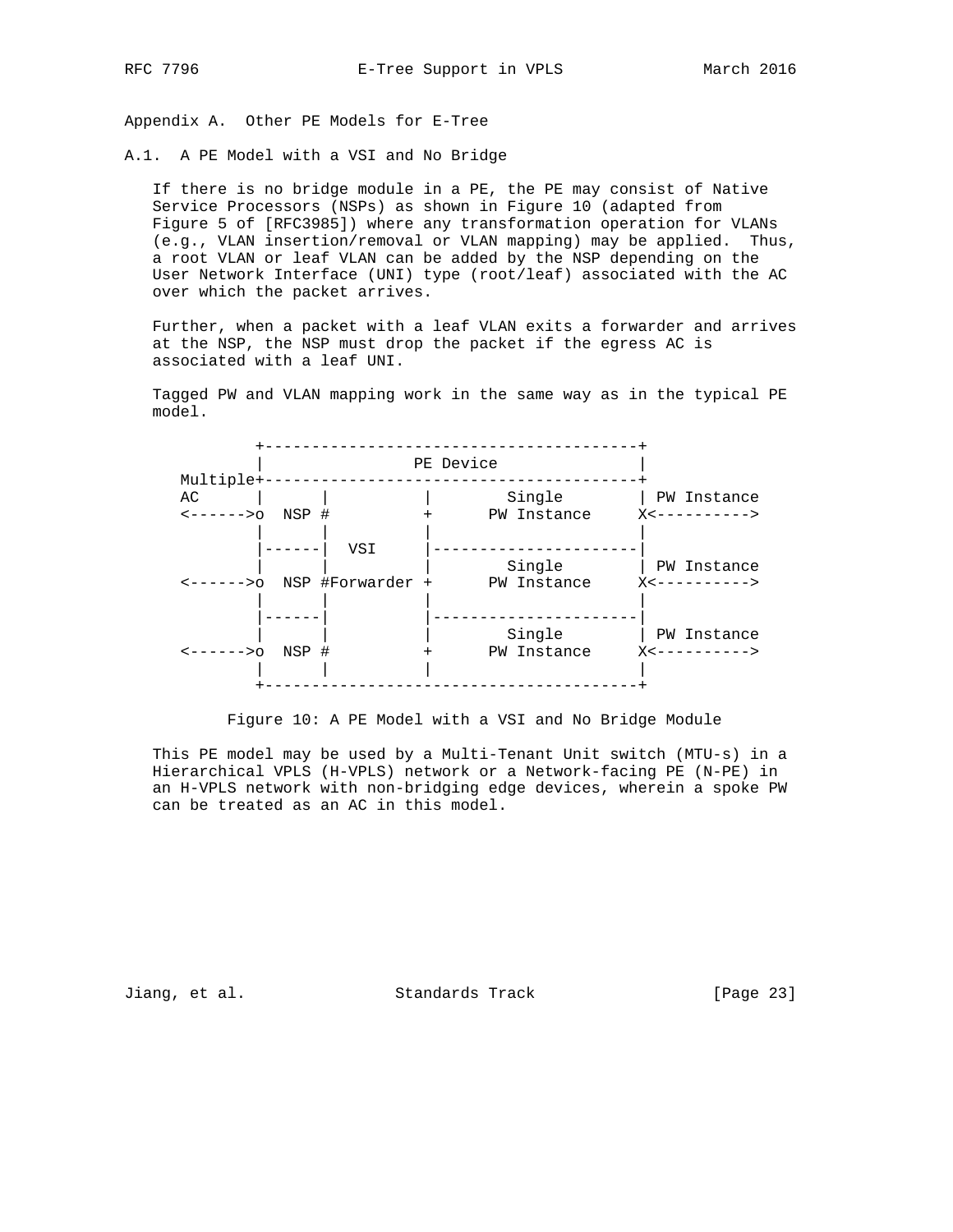A.2. A PE Model with External E-Tree Interface





 A more simplified PE model is depicted in A.2, where Root/Leaf VLANs are directly or indirectly connected over a single PW to the same VSI forwarder in a PE, any transformation of E-Tree VLANs, e.g., VLAN insertion/removal or VLAN mapping, can be performed by some outer equipment, and the PE may further translate these VLANs into its own local VLANs. This PE model may be used by an N-PE in an H-VPLS network with bridging-capable devices, or scenarios such as providing E-Tree Network-to-Network interfaces.

Jiang, et al. Standards Track [Page 24]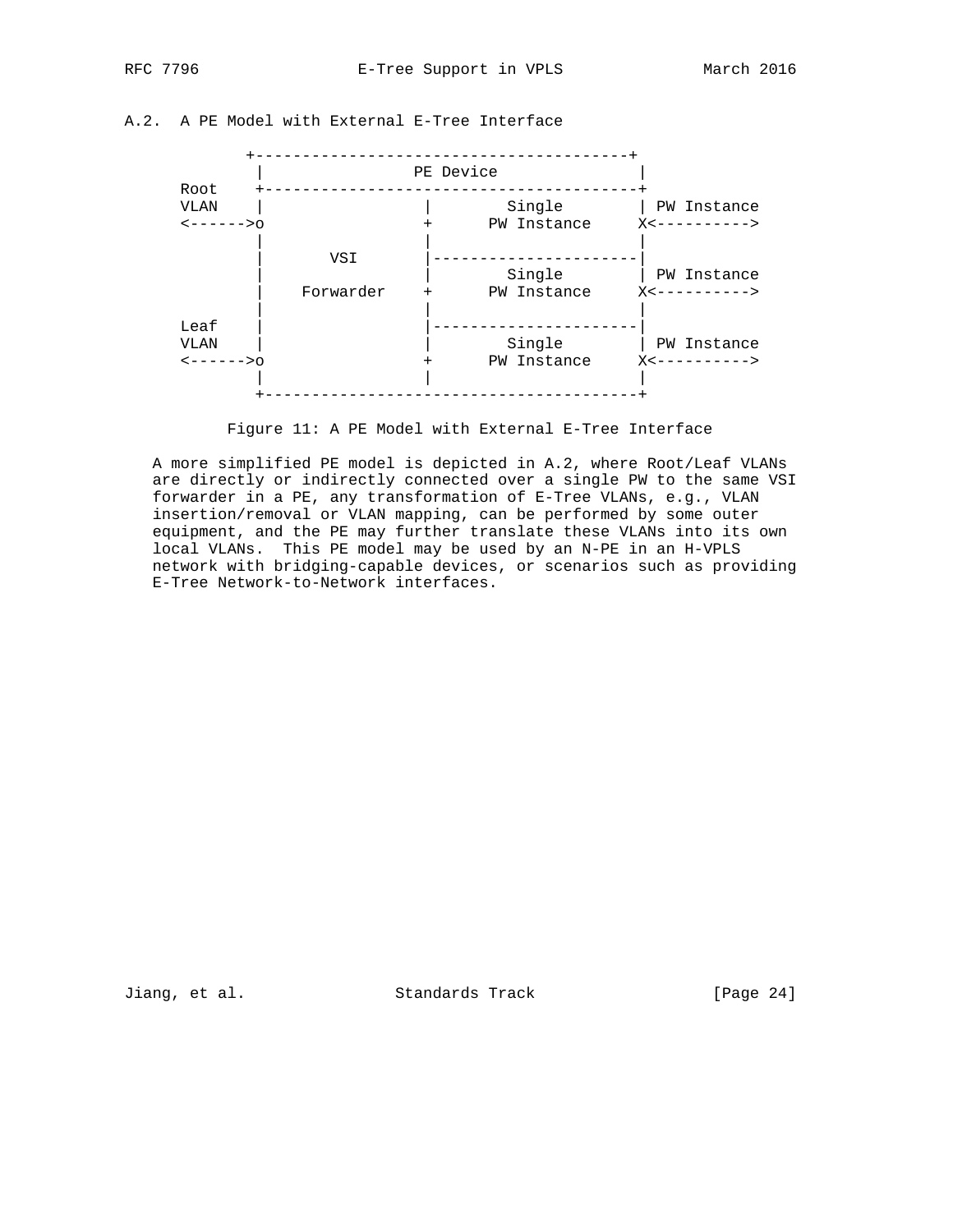### Acknowledgements

 The authors would like to thank Stewart Bryant, Lizhong Jin, Deborah Brungard, Russ Housley, Stephen Farrell, Sheng Jiang, Alvaro Retana, and Ben Campbell for their detailed reviews and suggestions, and Adrian Farrel, Susan Hares, Shane Amante, and Andrew Malis for their valuable advice. In addition, the authors would like to thank Ben Mack-crane, Edwin Mallette, Donald Fedyk, Dave Allan, Giles Heron, Raymond Key, Josh Rogers, Sam Cao, and Daniel Cohn for their valuable comments and discussions.

# Contributors

The following people made significant contributions to this document:

 Frederic Jounay Salt Mobile SA Rue du Caudray 4 1020 Renens Switzerland Email: frederic.jounay@salt.ch Florin Balus Alcatel-Lucent 701 East Middlefield Road Mountain View, CA 94043

United States

Email: florin.balus@alcatel-lucent.com

 Wim Henderickx Alcatel-Lucent Copernicuslaan 50 2018 Antwerp Belgium

Email: wim.henderickx@alcatel-lucent.com

 Ali Sajassi Cisco 170 West Tasman Drive San Jose, CA 95134 United States

Email: sajassi@cisco.com

Jiang, et al. Standards Track [Page 25]